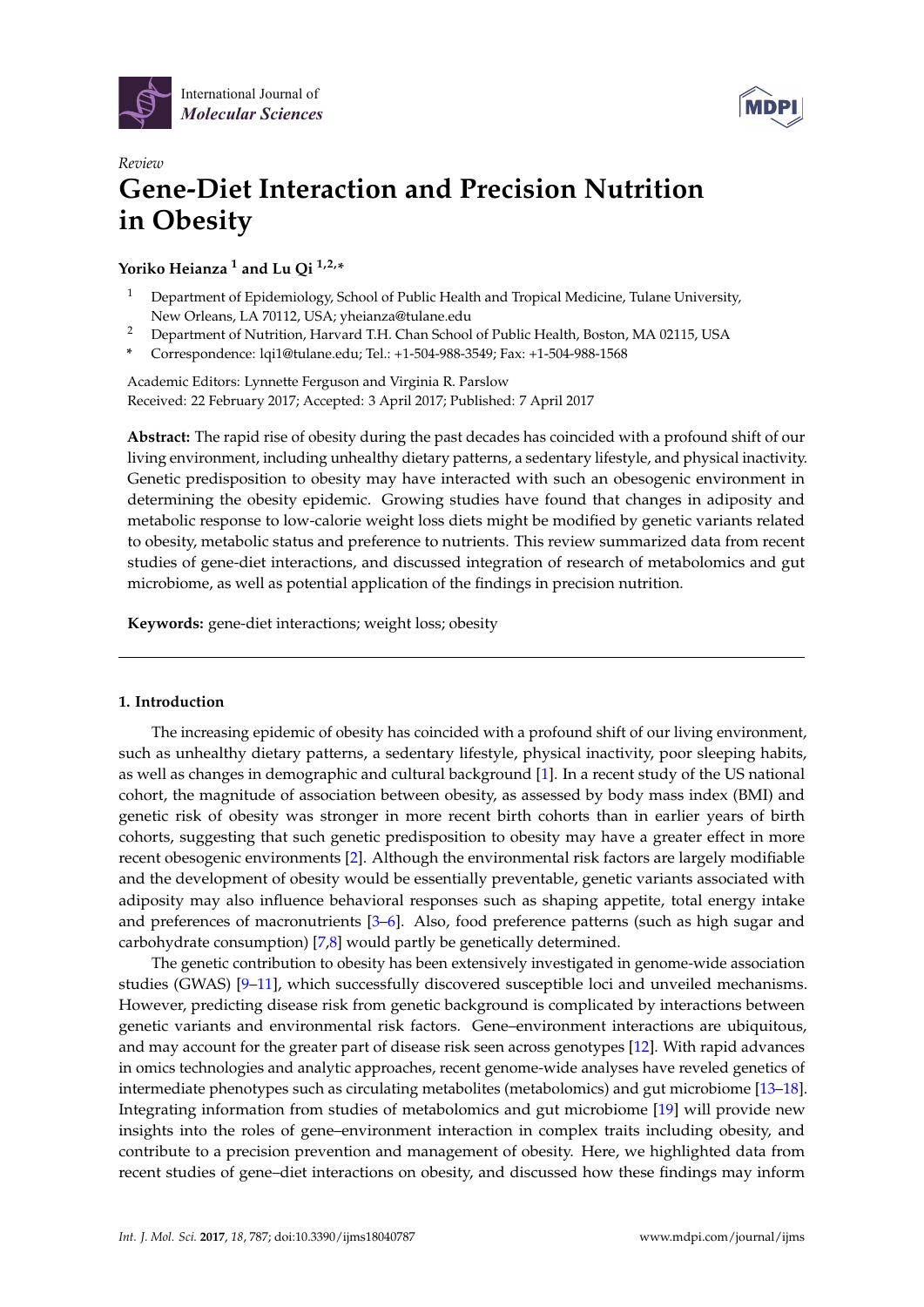understanding of more complex architecture of interactions between genes and environment factors in obesity and associated diseases.

### **2. Studying Gene–Environment Interactions**

More and more genetic bases of complex metabolic diseases such as obesity and type 2 diabetes have been revealed [\[9–](#page-7-3)[11,](#page-7-4)[20](#page-7-9)[,21\]](#page-8-0), however the genetic variants identified so far only explain a small proportion of heritability of the diseases, suggesting so-called 'missing' heritability [\[22\]](#page-8-1). For example, the recent GWAS by the Genetic Investigation of Anthropometric Traits (GIANT) consortium identified a total of 97 BMI-associated loci; however, these loci only account for 2.7% of BMI variation [\[11\]](#page-7-4). As we and others described previously [\[1,](#page-6-0)[23](#page-8-2)[–26\]](#page-8-3), the importance of studying gene–environment interaction has been well recognized, and the missing heritability of obesity could be partly due to interactions between the genetic variations and environmental factors such as lifestyle and dietary factors. In the following section of our review, we showed several studies on lifestyle and dietary factors that magnified risk of obesity among individuals genetically at high risk. Genes can trigger the occurrence of diseases when a person with a high-risk genetic profile is exposed to high-risk environmental factors in the gene–environment interaction phenomena [\[27\]](#page-8-4). Gene–environment interaction may reflect a causal mechanism where the variants and environmental exposures contribute to the causation of a disease or condition in the same individual with the genetic factors influencing the sensitivity to environmental factors. How these two exposures synergistically affect vulnerability to diseases remains unresolved. In particular, obese individuals are characterized by different body shapes and considerable heterogeneity within the spectrum of clinical obesity may exist [\[28–](#page-8-5)[37\]](#page-8-6). A recent GWAS identified genetic variants associated with overall body shape based on a combination of multiple anthropometric traits [\[38\]](#page-8-7). To support gene–diet interaction and precision nutrition in obesity, considering different body shapes and subtypes of obesity would be necessary.

#### **3. Dietary and Lifestyle Factors Interact with Genetic Variants on Obesity**

Epidemiological studies have consistently shown that particular diets and lifestyles accentuate risk of obesity among adults genetically at high risk (Table [1\)](#page-1-0). For example, replicable evidence has shown that sugar-sweetened beverages [\[39–](#page-8-8)[41\]](#page-9-0), fried food consumption [\[42\]](#page-9-1), physical activity and sedentary lifestyles [\[43–](#page-9-2)[45\]](#page-9-3) are interacted with genetic variants in the association of obesity.

| <b>Factors</b>                                             | <b>References</b> |
|------------------------------------------------------------|-------------------|
| High intake of sugar-sweetened beverages                   | $[39 - 41]$       |
| High intake of fried food                                  | [42]              |
| High saturated fatty acids intake                          | [46]              |
| A sedentary lifestyle (indicated by prolonged TV watching) | [43, 45]          |
| Sleep characteristics                                      | [47]              |
| Physically inactive lifestyle                              | $[43 - 45]$       |

<span id="page-1-0"></span>**Table 1.** Unfavorable lifestyle and dietary factors that may accelerate risk of obesity among individuals genetically at high risk.

Intake of free sugars or sugar sweetened beverages is a determinant of body weight [\[48,](#page-9-6)[49\]](#page-9-7). We previously reported significant interactions between genetic factors linked to obesity (as assessed by genetic risk score (GRS) based on 32 BMI-associated loci) and intake of sugar-sweetened beverages in two US cohorts of the Nurses' Health Study (NHS) and the Health Professionals Follow-up Study (HPFS) [\[39\]](#page-8-8). The genetic association with obesity was stronger among individuals with higher intake of sugar-sweetened beverages as compared with those with lower intake [\[39\]](#page-8-8). In a recent study of Swedish adults, similar findings were observed, and the association of sugar-sweetened beverages with BMI was stronger in people genetically predisposed to obesity [\[40\]](#page-9-8). Further, another recent study reported similar interactions between a GRS for obesity and soft drinks consumption in relation to changes in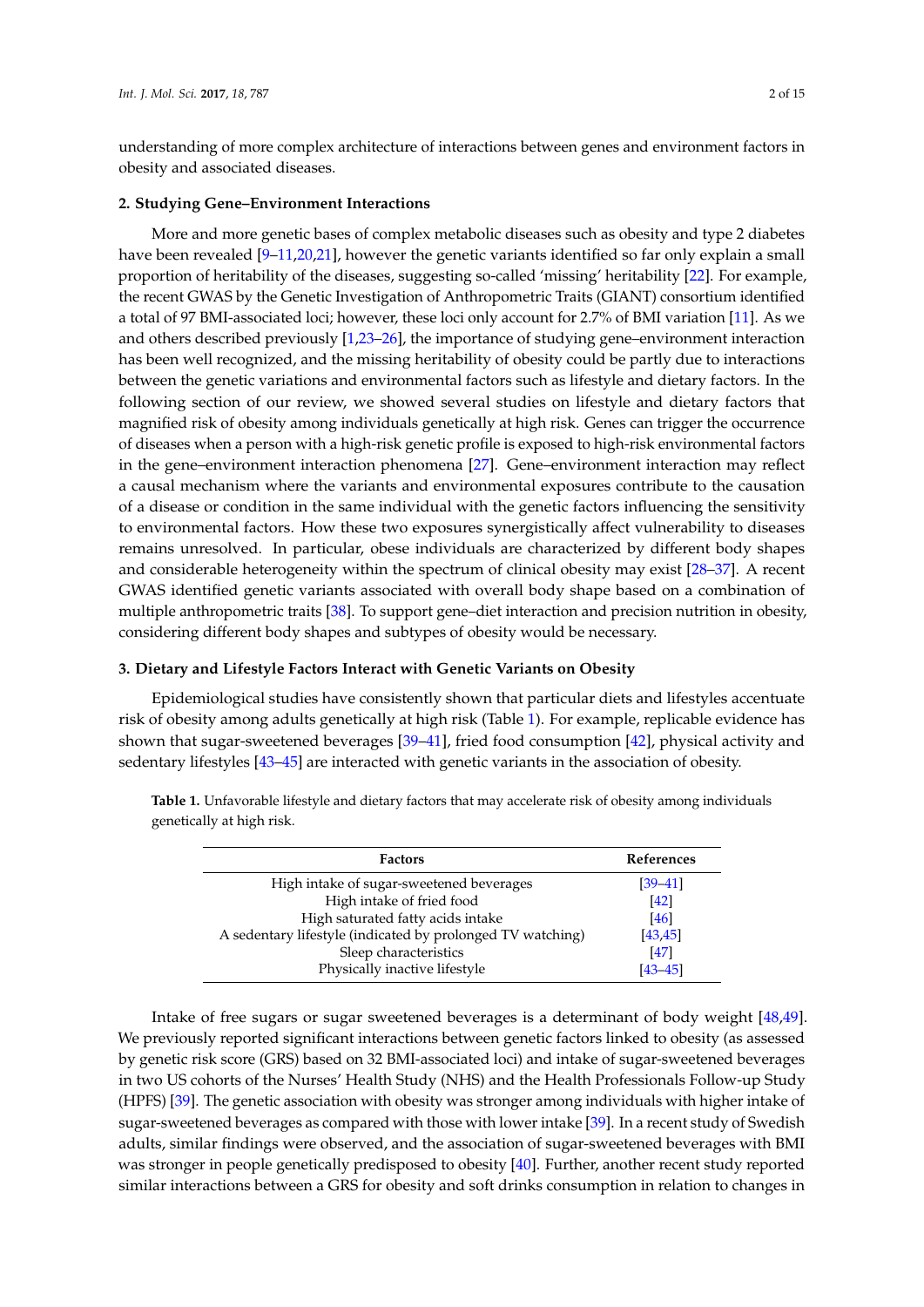BMI [\[41\]](#page-9-0). In a Hispanic population living in Costa Rica, there were significant interactions between intake of sugar-sweetened beverages and the chromosome 9p21 variant on myocardial infarction, and high consumption of sugar-sweetened beverages strengthen the genetic risk [\[50\]](#page-9-9). Consumption of sugar-sweetened beverages has been implicated in driving the epidemic of obesity [\[51\]](#page-9-10); recent reproducible evidence from these studies in the US and European populations suggests potential interactions in the relationship.

Higher fried food intake, which increases energy intake, is considered as one of unhealthy dietary factors that influence risks of general and central obesity [\[52\]](#page-9-11). We previously reported for the first time that fried food consumption interacted with genetic background in relation to obesity in the NHS and HPFS cohorts, highlighting the importance of reducing fried food consumption among individuals genetically predisposed to obesity [\[42\]](#page-9-1). Our study indicated that *FTO* genotype showed the strongest interaction ( $P_{\text{interaction}}$  < 0.001) among all obesity predisposing variants [\[42\]](#page-9-1). In addition to fried food, among participants of the Genetics of Lipid Lowering Drugs and Diet Network (GOLDN) and the Multi-Ethnic Study of Atherosclerosis (MESA) population, higher intake of saturated fatty acids was associated with higher BMI among individuals at a genetically high risk of obesity [\[46\]](#page-9-4). In a study of three US cohorts, association of the *APOA2* − 265T > C polymorphism and BMI was modified by saturated fat intake [\[53\]](#page-9-12).

On the other hand, results of the UK Biobank study [\[45\]](#page-9-3) did not show significant interactions between BMI-GRS and fired-food consumption or fizzy drink intake. Analysis, and the definitions of fizzy drink consumption (such as no data on type were available) and fried-food intake (which was indicated by combined the reported intake of fried chicken and fried potato), were different from other studies [\[39–](#page-8-8)[42\]](#page-9-1), and habitual intake of these foods are also differ across study populations.

A recent study including data from 18 cohorts of European ancestry investigated whether a composite score representing healthy diet (which was calculated based on self-reported intakes of whole grains, fish, fruits, vegetables, nuts/seeds and red/processed meats, sweets, sugar-sweetened beverages and fried potatoes) modified associations of genetic variants associated with obesity using GRSs based on 32 BMI- and 14 waist–hip ratio (WHR)-associated single nucleotide polymorphisms (SNPs) [\[54\]](#page-9-13). Their results suggested that associations between genetic predisposition and obesity traits were stronger among individuals with healthier diet scores [\[54\]](#page-9-13).

A number of studies investigated a gene–physical-activity interaction on obesity [\[43–](#page-9-2)[45,](#page-9-3)[55,](#page-9-14)[56\]](#page-9-15). A meta-analysis has shown that physical activity attenuated the influence of *FTO* variants on obesity in adults [\[55\]](#page-9-14). Whereas greater leisure time physical activity attenuated the genetic association, a sedentary lifestyle indicated by prolonged TV watching was found to accentuate genetic predisposition to elevated adiposity [\[43\]](#page-9-2). In our previous paper, we demonstrated that in both women and men from the NHS and HPFS cohorts, the genetic association with BMI was strengthened with increased hours of TV watching [\[43\]](#page-9-2). A recent study of the UK Biobank study also provides similar results, and the effect of genetic risk of obesity on BMI was stronger for people watching at least four hours of TV per day compared with those watching three hours or less [\[45\]](#page-9-3). The UK Biobank study also reported that associations of genetic predisposition and measures of adiposity (such as BMI and waist circumference) were modified by a variety of sleep characteristics including sleep duration, chronotype, day napping, shift work, and night-shift work [\[47\]](#page-9-5). Their results showed that the association of genetic risk and adiposity was exacerbated by adverse sleeping characteristics [\[47\]](#page-9-5).

Childhood obesity is a strong risk factor for metabolic abnormalities in later adulthood [\[57,](#page-10-0)[58\]](#page-10-1). In line with evidence in adults, studies have shown that *FTO* rs9939609 genotype was associated with childhood obesity [\[59](#page-10-2)[–62\]](#page-10-3), and also suggested an association of the *FTO* variant and dietary intake and preference [\[59,](#page-10-2)[61,](#page-10-4)[63\]](#page-10-5). We previously reported results of a combined analysis of 16,094 boys and girls from 14 studies [\[63\]](#page-10-5), and found that BMI-increasing allele of the *FTO* variant was associated with increased total energy intake, but not with protein, carbohydrate, or fat intake. Also, there was a significant interaction between *FTO* variant and dietary protein intake on BMI, showing that lower protein intake attenuated the association between the *FTO* variant and BMI, with no heterogeneity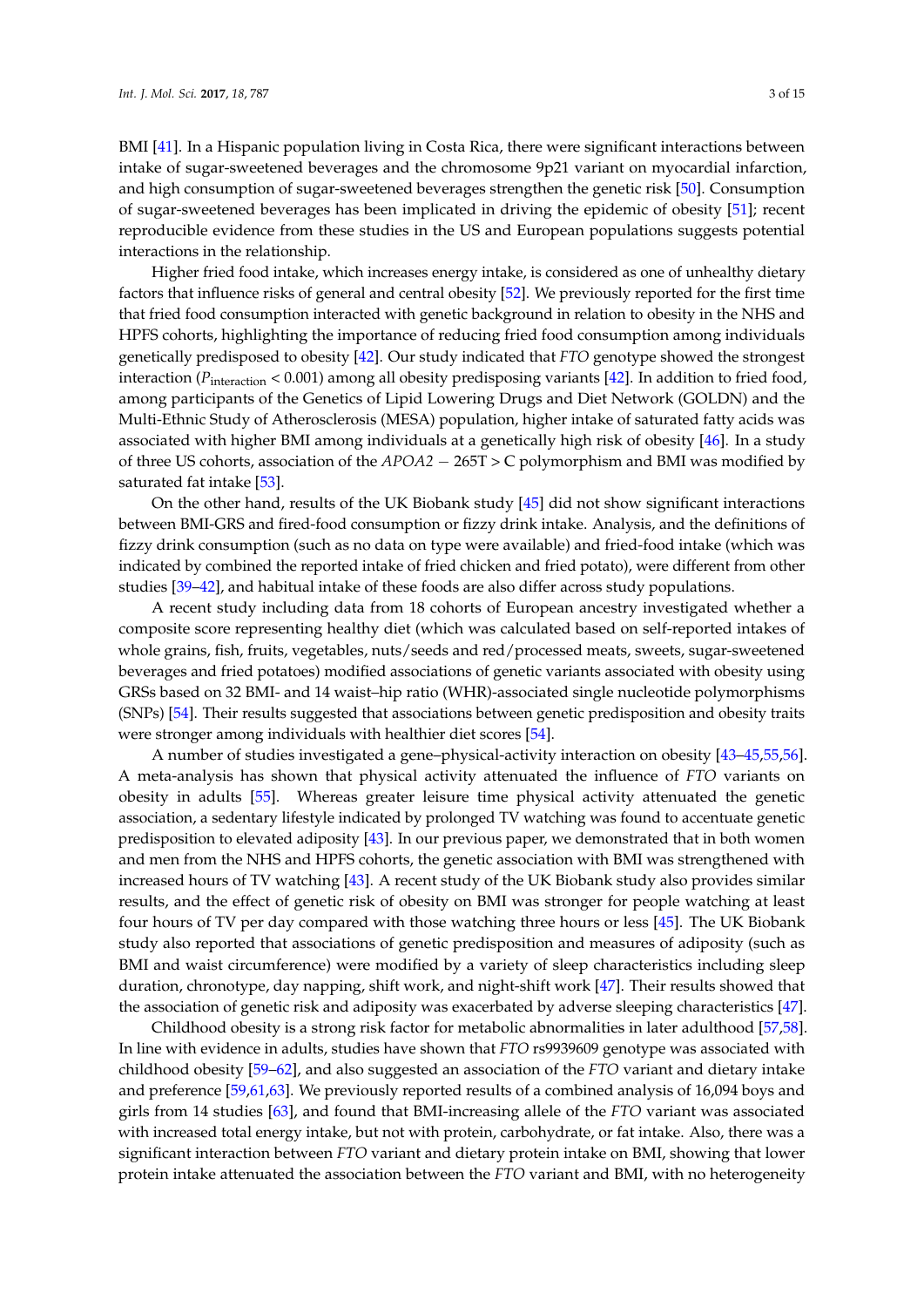among the studies [\[63\]](#page-10-5). A study suggests an interaction between the *FTO* SNP rs9939609 and socioeconomic status on childhood obesity [\[64\]](#page-10-6), and some other studies reported gene–environment interactions in childhood obesity [\[53,](#page-9-12)[65,](#page-10-7)[66\]](#page-10-8). In a population-based longitudinal study in Brazil, Vitamin D status significantly modified *FTO* effects on weight changes in children, suggesting that *FTO* SNP rs9939609 may affect childhood weight gain, and genotype effects were more pronounced among children with insufficient vitamin D levels [\[67\]](#page-10-9).

# **4. Genetic Variants Modify the Response to Interventions**

It has been reported that how genetic variants modifies effect of dietary intake on weight loss among overweight and obese individuals. In participants of the Preventing Overweight Using Novel Dietary Strategies (POUNDS Lost) Trial [\[68\]](#page-10-10) and the Dietary Intervention Randomized Controlled Trial (DIRECT) [\[69\]](#page-10-11), we have performed a series of analyses on gene–diet interactions in obesity and metabolic risk factors (Table [2\)](#page-3-0) [\[70](#page-10-12)[–93\]](#page-12-0). There have been debates about which dietary intervention is more effective in losing body weight. According to a meta-analysis that assessed effectiveness of different popular diets in improving weight loss among overweight and obese individuals [\[94\]](#page-12-1), significant weight loss was observed with any low-carbohydrate or low-fat diet, and weight loss differences between individual diets were small [\[94\]](#page-12-1). On the other hand, our findings have consistently shown that the effect of low-calorie dietary interventions varying macronutrient content differed according to the genetic background including disease susceptibility, metabolic status and preference to foods or nutrients. In addition, considerable inter-individual variation has long been noted in response to dietary interventions, and genetic variations may at least partly account for such inter-individual variance. For example, low-fat dietary intervention was associated with more weight loss among overweight and obese individuals with *IRS1* rs2943641 CC genotype [\[81\]](#page-11-0). Another study indicated that overweight and obese individuals carrying the T allele of *PPM1K* rs1440581 might benefit more in weight loss when undertaking a low-carbohydrate diet [\[87\]](#page-11-1).

| Low-Fat/High-Carbohydrate Diet or<br>High-Fat/Low-Carbohydrate Diet |                                                         | High- or Low-Protein Diet             |                                                    |
|---------------------------------------------------------------------|---------------------------------------------------------|---------------------------------------|----------------------------------------------------|
| <b>Genetic Variants</b>                                             | <b>Outcomes</b>                                         | <b>Genetic Variants</b>               | <b>Outcomes</b>                                    |
| Diabetes genetic risk<br>score $[85]$                               | Glycemic traits                                         | Diabetes genetic risk<br>score $[72]$ | Insulin resitence;<br>Insulin secretion            |
| IRS1 rs1522813,<br>rs2943641 [81,83]                                | Insulin resistance; Metabolic<br>syndrome; Body weight; | DHCR7 rs12785878 [84]                 | Insulin resitence                                  |
| FTO rs1558902 [93]                                                  | Insulin resistance                                      | FTO rs9939609,<br>rs1558902 [73,90]   | Body composition and<br>fat distribution; Appetite |
| GIPR rs2287019 [80]                                                 | Glycemic traits; Insulin resistance                     |                                       |                                                    |
| CRY2 rs11605924,<br>MTNR1B rs10830963 [79]                          | Energy expenditure                                      |                                       |                                                    |
| TCF7L2 rs12255372 [78]                                              | Body composition                                        |                                       |                                                    |
| PCSK7 rs236918 [71]                                                 | Insulin resistance                                      |                                       |                                                    |
| APOA5 rs964184 [88]                                                 | Lipid profiles                                          |                                       |                                                    |
| LIPC rs2070895 [86]                                                 | Lipid profiles                                          |                                       |                                                    |
| CETP rs3764261 [82]                                                 | Lipid profiles                                          |                                       |                                                    |
| NPY rs16147 [89]                                                    | Blood pressure                                          |                                       |                                                    |
| PPM1K rs1440581 [87]                                                | Insulin resistance; body weight                         |                                       |                                                    |
| FGF21 rs838147 [70]                                                 | Body composition                                        |                                       |                                                    |
| Adiponectin GRS [75]                                                | Appetite                                                |                                       |                                                    |

<span id="page-3-0"></span>**Table 2.** Genetic variant that may alter effect of low-fat/high-carbohydrate and high-protein weight-loss diets on obesity and metabolic risk factors among overweight and obese individuals.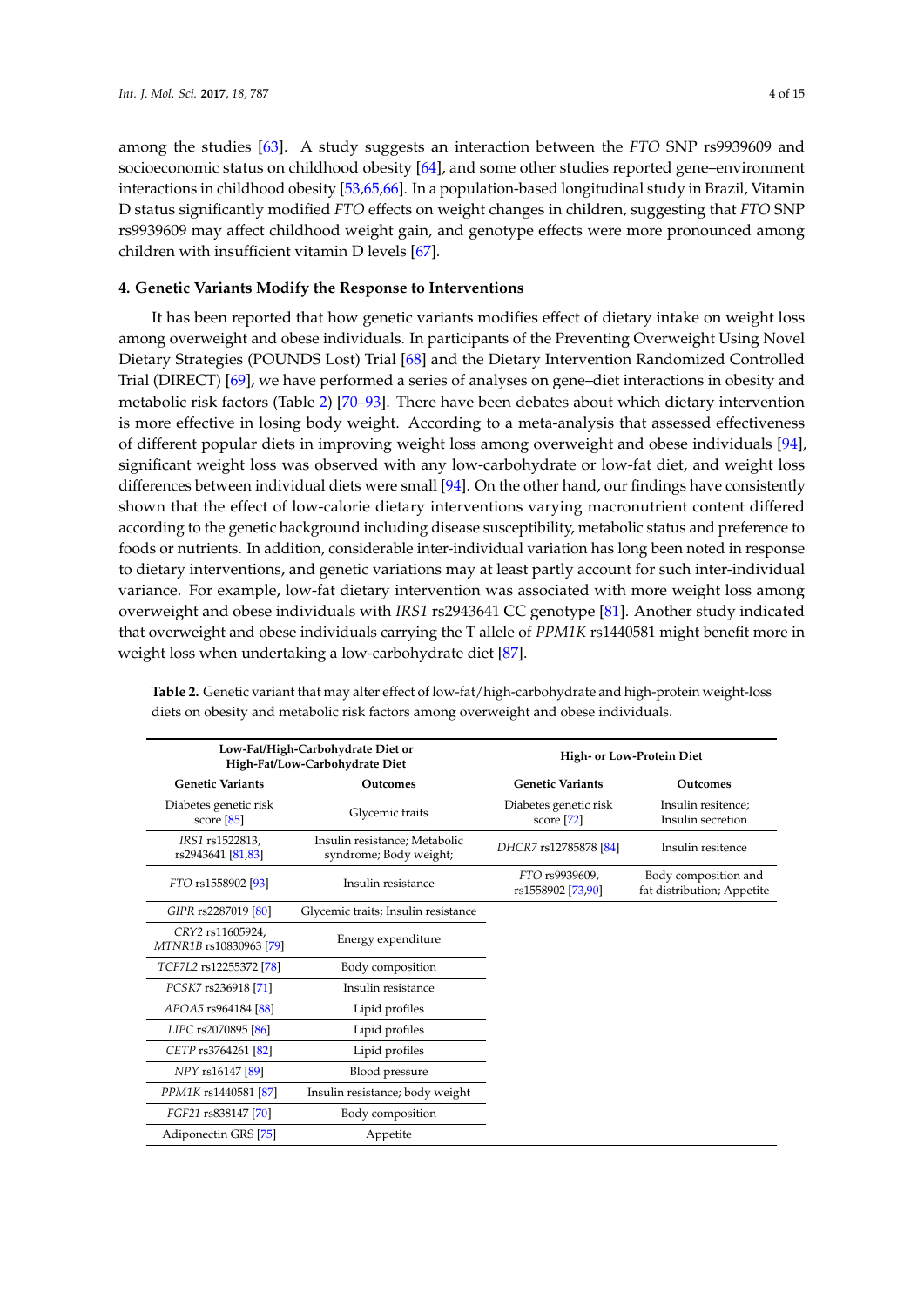In addition, obese individuals are at high risk of progression to type 2 diabetes, and previous GWASs revealed susceptibility loci for type 2 diabetes [\[95–](#page-12-2)[104\]](#page-12-3). We examined associations between weight-loss diets and a GRS for diabetes based on 31 diabetes-associated variants and assessed 2-year changes in markers of insulin resistance and  $β$  cell function in the POUNDS Lost trial [\[72\]](#page-10-13). We found that the lower GRS was associated with a greater decrease in fasting insulin, HbA1c, and insulin resistance as assessed by HOMA-IR, and a lesser increase in insulin secretion as assessed by HOMA-B, particularly among participants consuming a low-protein diet [\[72\]](#page-10-13). We found a significant interaction between the GRS and dietary protein on these outcomes, and the genetic effect was opposite among who consumed a high-protein diet [\[72\]](#page-10-13). Furthermore, we previously showed that changes in adiposity and metabolic response to weight loss diets varying macronutrient content were significantly influenced by several other individual genetic variants, such as those relating obesity (*FTO* and *NPY*), and type 2 diabetes (*TCF7L2* and *IRS1*, etc.). Also, a genetic variant in *FGF21* region determining preference to carbohydrate intake was associated with improving obesity in the POUNDS Lost trial [\[70\]](#page-10-12). Our series of studies through assessing gene–diet interaction support a concept of 'precision dietary interventions' which takes individual variability, determined by genome, metabolome, microbiome, and other makeup, into consideration in designing interventions. Despite further external replications are necessary, accumulating data suggest that one dietary intervention might be more appropriate than others according to individual variability. Personal information such as genotype is useful to predict inter-individual differences in effectiveness of dietary interventions; however, there are concerns whether provision of such personal information may induce adverse effects for individual's behaviors. According to results of a randomized controlled trial of healthy middle-aged adults [\[105\]](#page-12-4), as compared to standard lifestyle advice, additional provision of personalized information about genetic risk (of type 2 diabetes) did not affect behaviors (such as physical activity and dietary habit) among the study participants. Also, provision of personal information about risk of type 2 diabetes did not seem to cause anxiety in their study [\[105\]](#page-12-4).

In addition to dietary interventions, bariatric surgery is also considered to be an effective treatment for patients with severe and complex obesity [\[106](#page-12-5)[–108\]](#page-13-0). There is a significant genetic contribution to weight loss after Roux-en-Y gastric bypass (RYGB) surgery [\[109\]](#page-13-1). However, only a few GWASs were performed previously to identify genetic variants associated with weight-loss response after gastric bypass [\[110,](#page-13-2)[111\]](#page-13-3), and more work is needed to understand the role of genetics after bariatric surgery. Whether genetic variants may predict the effectiveness of gastric bypass surgery needs to be further examined.

Further, an increasing number of research studies reveal new genetic variants associated with diseases, and whether or how much modifiable factors would alter the genetic risk need to be further investigated in the future. In a recent meta-analysis of diet/lifestyle intervention trials, the effect of weight-loss interventions was not different according to *FTO* risk allele [\[112\]](#page-13-4). On the other hand, according to results of the Look AHEAD (Action for Health in Diabetes) trial, genetic risk of coronary artery disease significantly predicted cardiovascular morbidity and mortality over nearly 10 years, and their lifestyle intervention did not alter the genetic association [\[113\]](#page-13-5).

## **5. Metabolomics Approach in the Gene–Diet Interaction**

In addition to classical environmental exposures, circulating metabolites could be used for predicting risk of metabolic diseases [\[114–](#page-13-6)[116\]](#page-13-7) as well as for assessing weight-loss in response to a dietary intervention [\[91](#page-12-6)[,117\]](#page-13-8). Metabolomics is systematic study of small-molecules generated by process of metabolisms, and it has made remarkable progress in understanding underlying mechanisms of metabolic diseases and the risk prediction. Among various metabolites, circulating amino acids such as branched-chain and aromatic amino acids concentrations have been consistently associated with metabolic abnormalities like type 2 diabetes and obesity-associated insulin resistance [\[27,](#page-8-4)[114](#page-13-6)[,118](#page-13-9)[,119\]](#page-13-10). Also, taurine metabolism disturbance is closely linked to obesity, insulin resistance and diabetes, and we recently reported that effects of diabetes genetic risk (assessed by 31 diabetes-associated variants)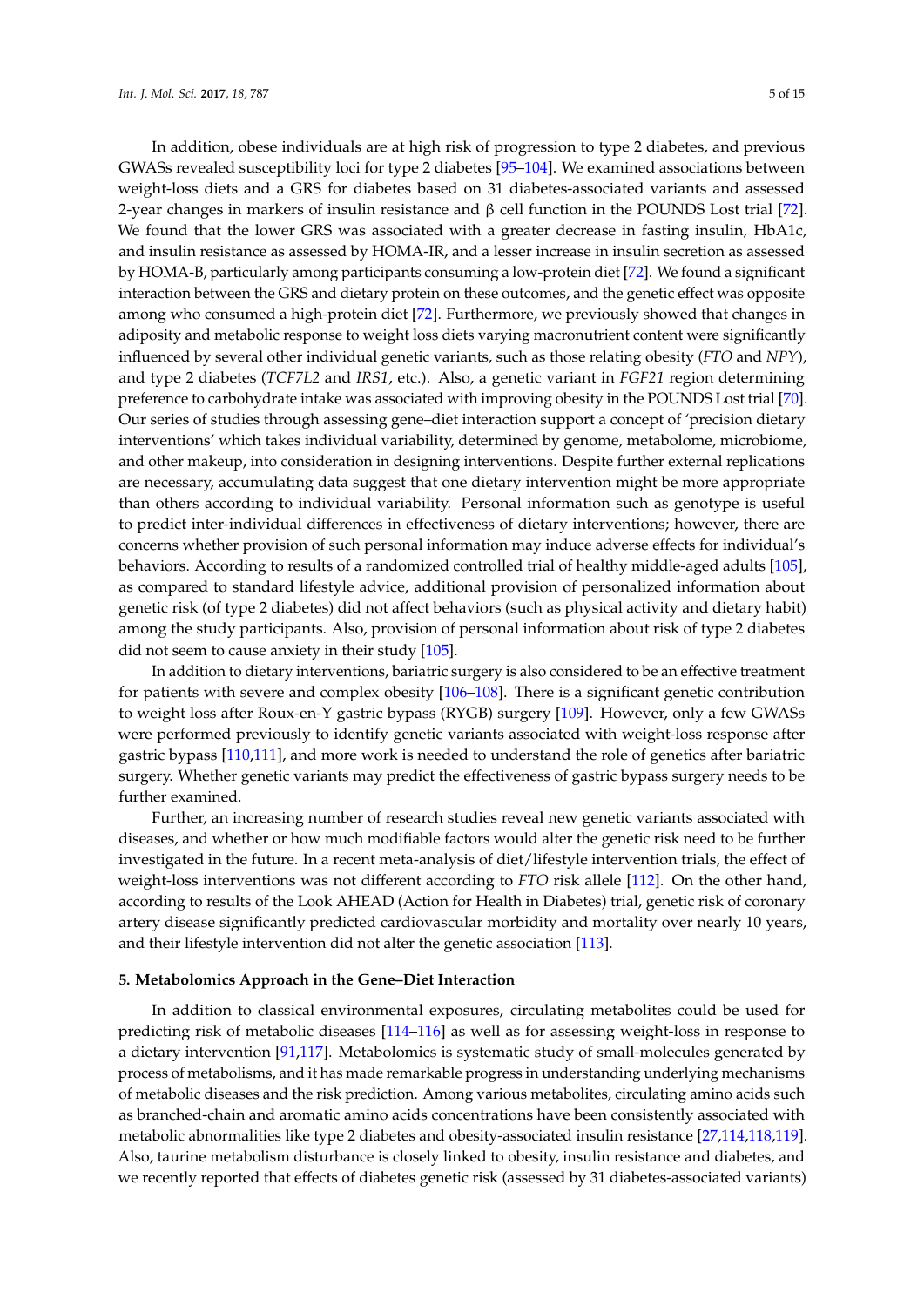on changes in fasting glucose, insulin, and insulin resistance were significantly modified by circulating taurine among overweight and obese participants in the POUNDS Lost trial [\[92\]](#page-12-7). We observed that elevated concentrations of taurine were associated with a greater reduction of insulin resistance among individuals with higher genetic risk of diabetes than those with lower genetic risk [\[92\]](#page-12-7).

Recent GWASs have revealed loci associated with intermediate phenotypes and circulating metabolites [\[13–](#page-7-6)[15\]](#page-7-10), and these variants would be useful to investigate effects of genetic determinant of metabolites on obesity. According to the Mendelian randomization principle, genetic variants can be a better marker than biomarkers in assessing causal inference, and it is less likely to be affected by confounding and reverse causation. We previously examined relations between a genetic variant determining amino acid metabolites and obesity in the POUNDS Lost trial [\[87\]](#page-11-1). We identified significant interactions between dietary fat and a genetic variant rs1440581 near *PPM1K* gene region that was associated with branched-chain amino acids/aromatic amino acids ratio (the Fischer's ratio) on weight loss and changes in insulin resistance [\[87\]](#page-11-1). Our results suggested that biological mechanisms underlying associations of metabolites and the outcomes were different across the participants [\[87\]](#page-11-1). More studies are warranted to examine metabolomics approaches in the gene–diet interaction to get insights into potential mechanisms.

### **6. Potential Interactions of Diet with Gut Microbiome**

Gut microbiota may be a potential factor for the treatment of obesity and related metabolic diseases [\[120](#page-13-11)[,121\]](#page-13-12), and a study has also shown that obese individuals with lower bacterial richness would have greater weight gain [\[120\]](#page-13-11). Potential influences of dietary habit on gut microbiota have also been attracting interests [\[19,](#page-7-8)[122,](#page-13-13)[123\]](#page-13-14). Long-term dietary habits would influence in determining composition of gut microbiota [\[124\]](#page-13-15), suggesting the importance of well-designed study to investigate the interplay of long-term dietary intake and gut microbiota on metabolic disease onset. Circulating levels of a microbial metabolite, trimethylamine *N*-oxide (TMAO), has been associated with an increased risk of cardiovascular diseases and mortality [\[125](#page-14-0)[,126\]](#page-14-1), and its precursor such as betaine was also associated with cardiovascular diseases and type 2 diabetes [\[127](#page-14-2)[,128\]](#page-14-3). While experimental studies in animals suggest the causality of gut microbiota in development of metabolic diseases, prospective cohort studies among healthy individuals are warranted to investigate how altered or changing gut microbiota and their genome (metagenome) are associated with risk of complex diseases.

Recently, several studies identified host genetic variants associated gut microbiota [\[16](#page-7-11)[–18\]](#page-7-7), and a study showed an interaction between host genetics and diet in regulating microbiome composition [\[16\]](#page-7-11). The study identified a genome-wide significant variant in *LCT* region that determines gut microbiome *Bifidobacterium* abundance, and the variant was also differently associated with dairy intake [\[16\]](#page-7-11). In a study of elderly Mediterranean population, an association of the *LCT* variant and obesity was significantly modified by dairy lactose and milk intake [\[129\]](#page-14-4), suggesting that changes in the gut microbiota across the *LCT* genotype might be involved in differences in caloric extraction of ingested food and the risk of obesity [\[129\]](#page-14-4). Further studies considering gut-microbiome, those related genetic variants, and dietary habit would be warranted.

#### **7. Challenges and Opportunities for Gene–Diet Interaction Studies**

A major challenge of examining gene–diet interactions is whether observations are replicable in other populations [\[23–](#page-8-2)[25\]](#page-8-9). In previous publications on gene–diet interactions on obesity, results from different populations are presented to demonstrate that the findings are replicable in other cohorts [\[39](#page-8-8)[,40,](#page-9-8)[54\]](#page-9-13). On the other hand, large-scale collaboration studies are also needed to provide a higher level of evidence and also to perform more detailed analyses including different types of dietary factors, phenotypes, and different obesity GRSs. Within the Cohorts for Heart and Aging Research in Genomic Epidemiology (CHARGE) consortium, authors have collected results from multiple cohorts and meta-analyzed results to examine gene–diet interactions [\[130](#page-14-5)[,131\]](#page-14-6). Population-wide biobanks have been established in several countries such the UK [\[132\]](#page-14-7) and China [\[133\]](#page-14-8). Research based on the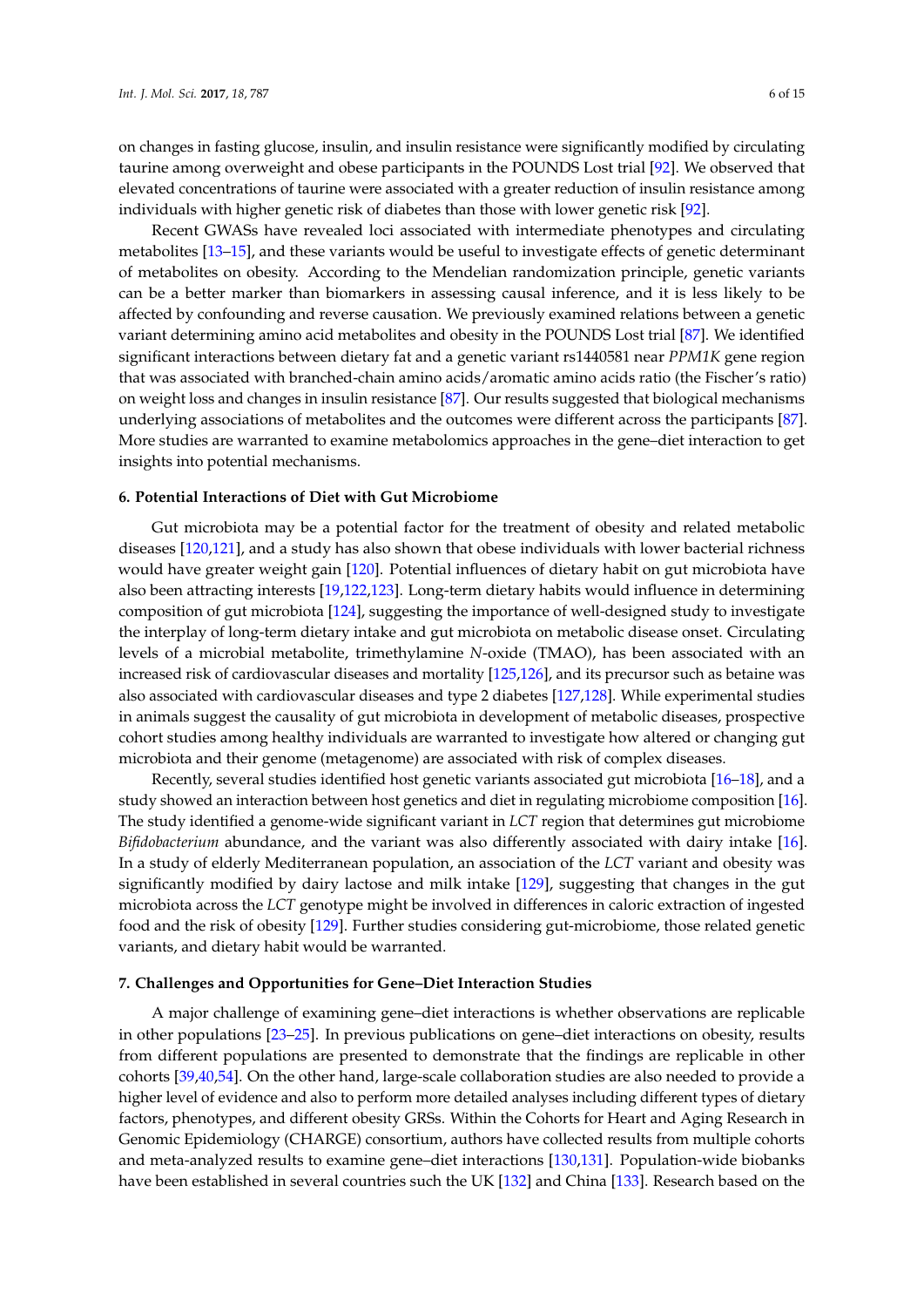large sample size of biobanks with the electronic health records, available data on habitual dietary intake (such as using food frequency questionnaires), and other health data will significantly contribute to identification of gene–diet interactions on various health outcomes. Also, it is of importance to provide robust evidence on gene–environment interaction from a large-scale collaboration study in participants of randomized clinical trials. Different dietary interventions were introduced in each study, and testing gene–diet interactions is also challenging.

Other challenges include imprecise assessment of environmental exposures, difficulty in defining the causal variants, and devising standardized statistical models to detect interactions in different patterns [\[23–](#page-8-2)[25\]](#page-8-9). A study [\[45\]](#page-9-3) introduced a negative control variable to control for residual confounding factors, and also considered effects of 'heteroscedasticity' since overweight and obese individuals have a wider variance in BMI than non-overweight individuals, and these differences in BMI may create false positive evidence of interaction.

# **8. Conclusions**

The obesity epidemic during the past decades has coincided with a profound shift of unhealthy dietary patterns, a sedentary lifestyle, and physical inactivity. Genetic predisposition to obesity may have interacted with such an obesogenic environment in determining the obesity epidemic. Increasing evidence has shown the potential effects of gene–environment interactions on obesity. Data from dietary intervention trials suggest that changes in adiposity and metabolic response to low-calorie weight-loss diets could be significantly modified by genetic variants, especially those related to obesity, type 2 diabetes, metabolism and food preference. While further external replication and a large-scale analysis would be necessary to confirm these findings, the positive results obtained thus far tend to support precision dietary interventions considering genetic predisposition to diseases, genetic variants determining dietary preference and metabolites, as well as phenotypes and intermediate metabolites. The idea of precision nutrition and dietary intervention is considered as each dietary habit and advice is individually tailored to prevent chronic diseases on the basis of genomic background, habitual food and beverage consumption, nutrient intake (especially those contributing to risks of diseases), and also a person's metabolomics, microbiome, and other omics profiles. On the other hand, few studies investigate potential roles of metabolomics mechanisms and gut microbiome that may act at the interface of genetic variation and environment in affecting obesity and health. Research integrating data on genes, dietary habits, metabolites and gut-microbiome in investigation of human health would be one of the most exciting areas in precision nutrition in the near future.

**Acknowledgments:** The study is supported by NIH grants from the National Heart, Lung, and Blood Institute (HL071981, HL034594, HL126024), the National Institute of Diabetes and Digestive and Kidney Diseases (DK091718, DK100383, DK078616), the Boston Obesity Nutrition Research Center (DK46200), and United States–Israel Binational Science Foundation Grant 2011036. Lu Qi was a recipient of the American Heart Association Scientist Development Award (0730094N). Yoriko Heianza was a recipient of a Grant-in-Aid for Scientific Research from the Japan Society for the Promotion of Science. The sponsors had no role in the design or conduct of the study.

**Conflicts of Interest:** The authors declare no conflict of interest.

## **References**

- <span id="page-6-0"></span>1. Hruby, A.; Manson, J.E.; Qi, L.; Malik, V.S.; Rimm, E.B.; Sun, Q.; Willett, W.C.; Hu, F.B. Determinants and consequences of obesity. *Am. J. Public Health* **2016**, *106*, 1656–1662. [\[CrossRef\]](http://dx.doi.org/10.2105/AJPH.2016.303326) [\[PubMed\]](http://www.ncbi.nlm.nih.gov/pubmed/27459460)
- <span id="page-6-1"></span>2. Walter, S.; Mejia-Guevara, I.; Estrada, K.; Liu, S.Y.; Glymour, M.M. Association of a genetic risk score with body mass index across different birth cohorts. *JAMA* **2016**, *316*, 63–69. [\[CrossRef\]](http://dx.doi.org/10.1001/jama.2016.8729) [\[PubMed\]](http://www.ncbi.nlm.nih.gov/pubmed/27380344)
- <span id="page-6-2"></span>3. Kilpelainen, T.O.; Carli, J.F.; Skowronski, A.A.; Sun, Q.; Kriebel, J.; Feitosa, M.F.; Hedman, A.K.; Drong, A.W.; Hayes, J.E.; Zhao, J.; et al. Genome-wide meta-analysis uncovers novel loci influencing circulating leptin levels. *Nat. Commun.* **2016**, *7*, 10494. [\[CrossRef\]](http://dx.doi.org/10.1038/ncomms10494) [\[PubMed\]](http://www.ncbi.nlm.nih.gov/pubmed/26833098)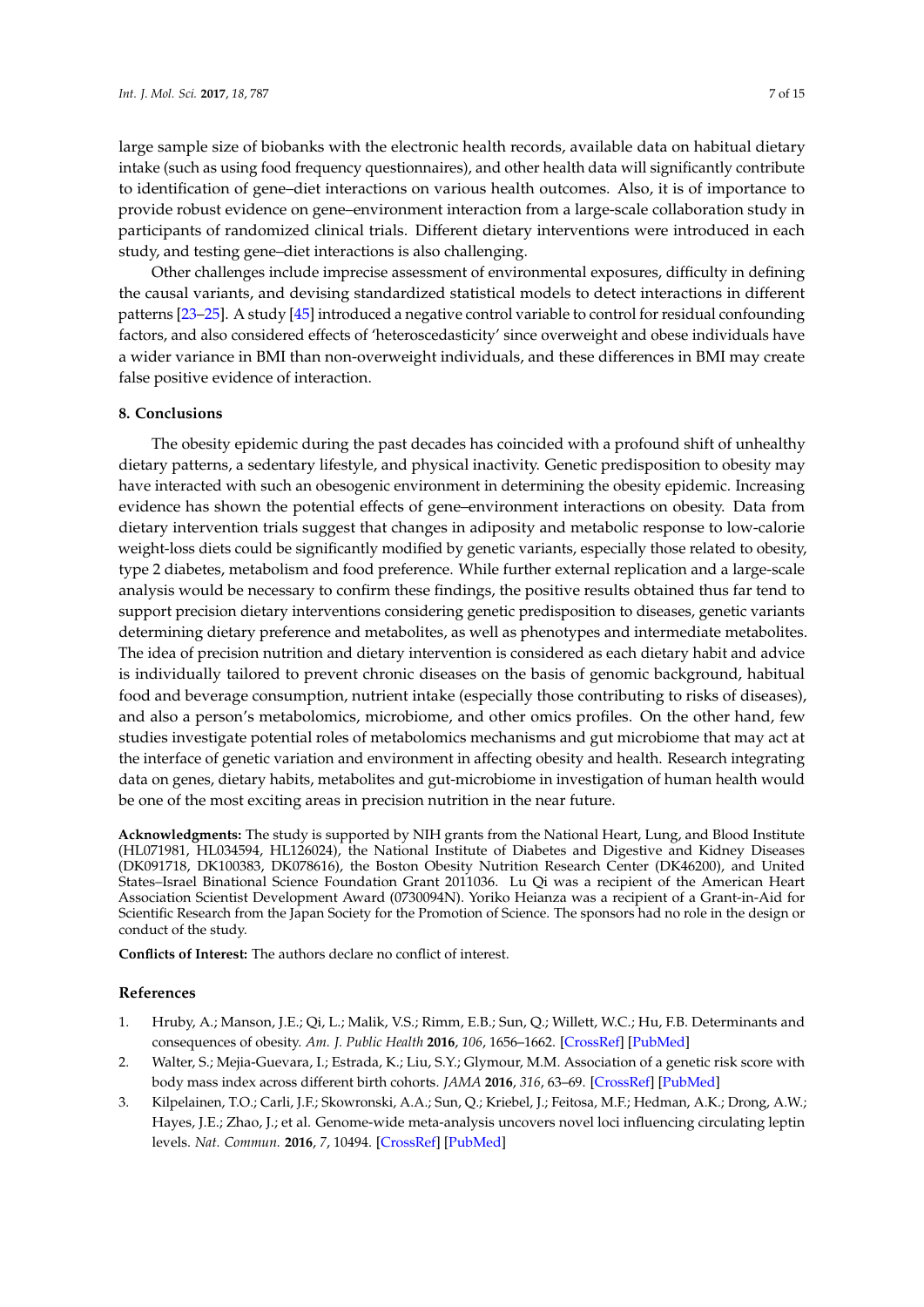- 4. Tanaka, T.; Ngwa, J.S.; van Rooij, F.J.; Zillikens, M.C.; Wojczynski, M.K.; Frazier-Wood, A.C.; Houston, D.K.; Kanoni, S.; Lemaitre, R.N.; Luan, J.; et al. Genome-wide meta-analysis of observational studies shows common genetic variants associated with macronutrient intake. *Am. J. Clin. Nutr.* **2013**, *97*, 1395–1402. [\[CrossRef\]](http://dx.doi.org/10.3945/ajcn.112.052183) [\[PubMed\]](http://www.ncbi.nlm.nih.gov/pubmed/23636237)
- 5. Chu, A.Y.; Workalemahu, T.; Paynter, N.P.; Rose, L.M.; Giulianini, F.; Tanaka, T.; Ngwa, J.S.; Qi, Q.; Curhan, G.C.; Rimm, E.B.; et al. Novel locus including FGF21 is associated with dietary macronutrient intake. *Hum. Mol. Genet.* **2013**, *22*, 1895–1902. [\[CrossRef\]](http://dx.doi.org/10.1093/hmg/ddt032) [\[PubMed\]](http://www.ncbi.nlm.nih.gov/pubmed/23372041)
- <span id="page-7-0"></span>6. Qi, Q.; Kilpelainen, T.O.; Downer, M.K.; Tanaka, T.; Smith, C.E.; Sluijs, I.; Sonestedt, E.; Chu, A.Y.; Renstrom, F.; Lin, X.; et al. *FTO* genetic variants, dietary intake and body mass index: Insights from 177,330 individuals. *Hum. Mol. Genet.* **2014**, *23*, 6961–6972. [\[CrossRef\]](http://dx.doi.org/10.1093/hmg/ddu411) [\[PubMed\]](http://www.ncbi.nlm.nih.gov/pubmed/25104851)
- <span id="page-7-1"></span>7. Treur, J.L.; Boomsma, D.I.; Ligthart, L.; Willemsen, G.; Vink, J.M. Heritability of high sugar consumption through drinks and the genetic correlation with substance use. *Am. J. Clin. Nutr.* **2016**, *104*, 1144–1150. [\[CrossRef\]](http://dx.doi.org/10.3945/ajcn.115.127324) [\[PubMed\]](http://www.ncbi.nlm.nih.gov/pubmed/27581476)
- <span id="page-7-2"></span>8. Pallister, T.; Sharafi, M.; Lachance, G.; Pirastu, N.; Mohney, R.P.; MacGregor, A.; Feskens, E.J.; Duffy, V.; Spector, T.D.; Menni, C. Food preference patterns in a UK twin cohort. *Twin Res. Hum. Genet.* **2015**, *18*, 793–805. [\[CrossRef\]](http://dx.doi.org/10.1017/thg.2015.69) [\[PubMed\]](http://www.ncbi.nlm.nih.gov/pubmed/26412323)
- <span id="page-7-3"></span>9. Speliotes, E.K.; Willer, C.J.; Berndt, S.I.; Monda, K.L.; Thorleifsson, G.; Jackson, A.U.; Lango Allen, H.; Lindgren, C.M.; Luan, J.; Magi, R.; et al. Association analyses of 249,796 individuals reveal 18 new loci associated with body mass index. *Nat. Genet.* **2010**, *42*, 937–948. [\[CrossRef\]](http://dx.doi.org/10.1038/ng.686) [\[PubMed\]](http://www.ncbi.nlm.nih.gov/pubmed/20935630)
- 10. Fall, T.; Ingelsson, E. Genome-wide association studies of obesity and metabolic syndrome. *Mol. Cell. Endocrinol.* **2014**, *382*, 740–757. [\[CrossRef\]](http://dx.doi.org/10.1016/j.mce.2012.08.018) [\[PubMed\]](http://www.ncbi.nlm.nih.gov/pubmed/22963884)
- <span id="page-7-4"></span>11. Locke, A.E.; Kahali, B.; Berndt, S.I.; Justice, A.E.; Pers, T.H.; Day, F.R.; Powell, C.; Vedantam, S.; Buchkovich, M.L.; Yang, J.; et al. Genetic studies of body mass index yield new insights for obesity biology. *Nature* **2015**, *518*, 197–206. [\[CrossRef\]](http://dx.doi.org/10.1038/nature14177) [\[PubMed\]](http://www.ncbi.nlm.nih.gov/pubmed/25673413)
- <span id="page-7-5"></span>12. Grishkevich, V.; Yanai, I. The genomic determinants of genotype x environment interactions in gene expression. *Trends Genet.* **2013**, *29*, 479–487. [\[CrossRef\]](http://dx.doi.org/10.1016/j.tig.2013.05.006) [\[PubMed\]](http://www.ncbi.nlm.nih.gov/pubmed/23769209)
- <span id="page-7-6"></span>13. Kettunen, J.; Demirkan, A.; Wurtz, P.; Draisma, H.H.; Haller, T.; Rawal, R.; Vaarhorst, A.; Kangas, A.J.; Lyytikainen, L.P.; Pirinen, M.; et al. Genome-wide study for circulating metabolites identifies 62 loci and reveals novel systemic effects of LPA. *Nat. Commun.* **2016**, *7*, 11122. [\[CrossRef\]](http://dx.doi.org/10.1038/ncomms11122) [\[PubMed\]](http://www.ncbi.nlm.nih.gov/pubmed/27005778)
- 14. Burkhardt, R.; Kirsten, H.; Beutner, F.; Holdt, L.M.; Gross, A.; Teren, A.; Tonjes, A.; Becker, S.; Krohn, K.; Kovacs, P.; et al. Integration of genome-wide SNP data and gene-expression profiles reveals six novel loci and regulatory mechanisms for amino acids and acylcarnitines in whole blood. *PLoS Genet.* **2015**, *11*, e1005510. [\[CrossRef\]](http://dx.doi.org/10.1371/journal.pgen.1005510) [\[PubMed\]](http://www.ncbi.nlm.nih.gov/pubmed/26401656)
- <span id="page-7-10"></span>15. Demirkan, A.; Henneman, P.; Verhoeven, A.; Dharuri, H.; Amin, N.; van Klinken, J.B.; Karssen, L.C.; de Vries, B.; Meissner, A.; Goraler, S.; et al. Insight in genome-wide association of metabolite quantitative traits by exome sequence analyses. *PLoS Genet.* **2015**, *11*, e1004835. [\[CrossRef\]](http://dx.doi.org/10.1371/journal.pgen.1004835) [\[PubMed\]](http://www.ncbi.nlm.nih.gov/pubmed/25569235)
- <span id="page-7-11"></span>16. Bonder, M.J.; Kurilshikov, A.; Tigchelaar, E.F.; Mujagic, Z.; Imhann, F.; Vila, A.V.; Deelen, P.; Vatanen, T.; Schirmer, M.; Smeekens, S.P.; et al. The effect of host genetics on the gut microbiome. *Nat. Genet.* **2016**, *48*, 1407–1412. [\[CrossRef\]](http://dx.doi.org/10.1038/ng.3663) [\[PubMed\]](http://www.ncbi.nlm.nih.gov/pubmed/27694959)
- 17. Turpin, W.; Espin-Garcia, O.; Xu, W.; Silverberg, M.S.; Kevans, D.; Smith, M.I.; Guttman, D.S.; Griffiths, A.; Panaccione, R.; Otley, A.; et al. Association of host genome with intestinal microbial composition in a large healthy cohort. *Nat. Genet.* **2016**, *48*, 1413–1417. [\[CrossRef\]](http://dx.doi.org/10.1038/ng.3693) [\[PubMed\]](http://www.ncbi.nlm.nih.gov/pubmed/27694960)
- <span id="page-7-7"></span>18. Wang, J.; Thingholm, L.B.; Skieceviciene, J.; Rausch, P.; Kummen, M.; Hov, J.R.; Degenhardt, F.; Heinsen, F.A.; Ruhlemann, M.C.; Szymczak, S.; et al. Genome-wide association analysis identifies variation in vitamin d receptor and other host factors influencing the gut microbiota. *Nat. Genet.* **2016**, *48*, 1396–1406. [\[CrossRef\]](http://dx.doi.org/10.1038/ng.3695) [\[PubMed\]](http://www.ncbi.nlm.nih.gov/pubmed/27723756)
- <span id="page-7-8"></span>19. Sonnenburg, J.L.; Backhed, F. Diet-microbiota interactions as moderators of human metabolism. *Nature* **2016**, *535*, 56–64. [\[CrossRef\]](http://dx.doi.org/10.1038/nature18846) [\[PubMed\]](http://www.ncbi.nlm.nih.gov/pubmed/27383980)
- <span id="page-7-9"></span>20. Scott, R.A.; Lagou, V.; Welch, R.P.; Wheeler, E.; Montasser, M.E.; Luan, J.; Magi, R.; Strawbridge, R.J.; Rehnberg, E.; Gustafsson, S.; et al. Large-scale association analyses identify new loci influencing glycemic traits and provide insight into the underlying biological pathways. *Nat. Genet.* **2012**, *44*, 991–1005. [\[CrossRef\]](http://dx.doi.org/10.1038/ng.2385) [\[PubMed\]](http://www.ncbi.nlm.nih.gov/pubmed/22885924)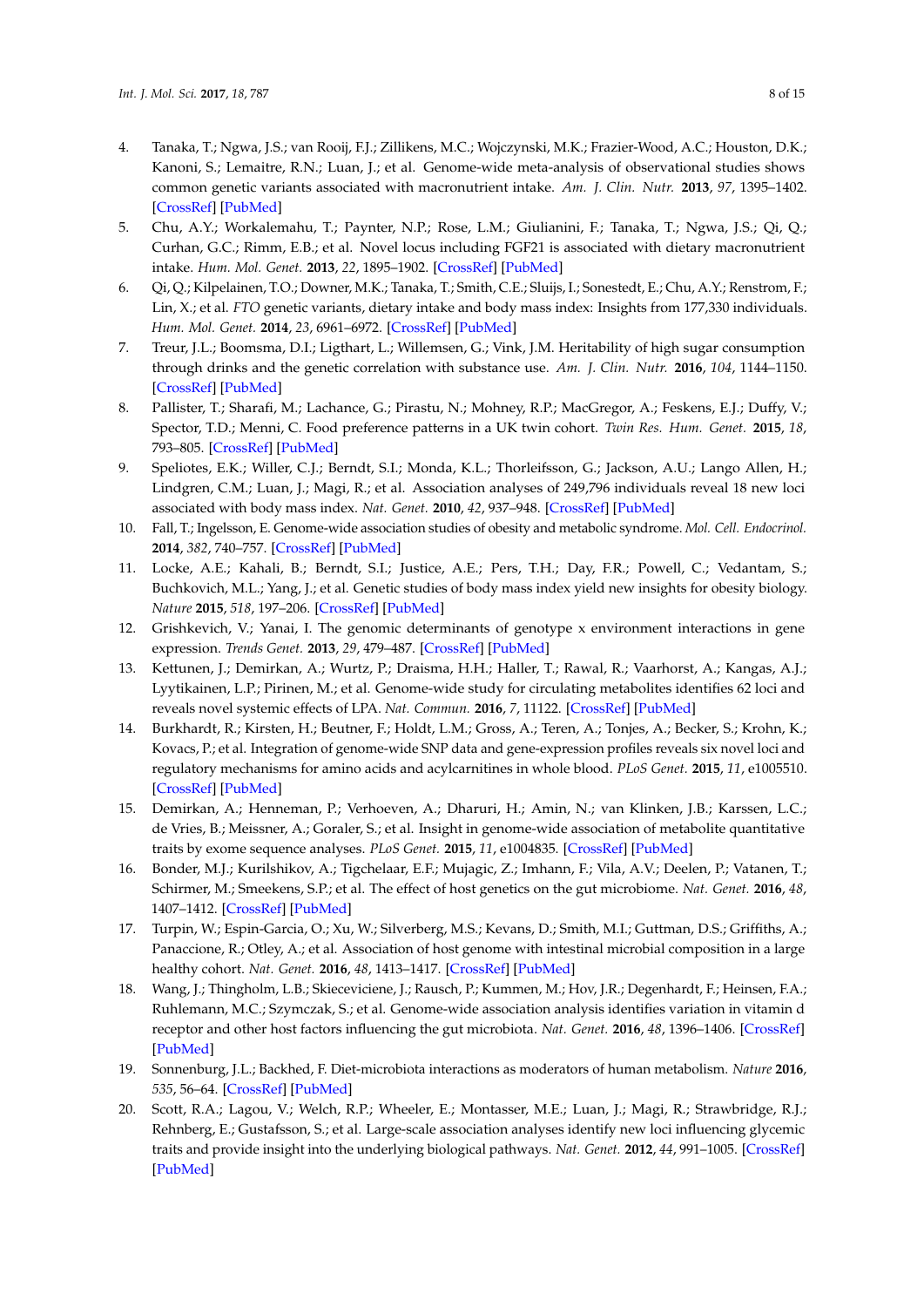- <span id="page-8-0"></span>21. Fuchsberger, C.; Flannick, J.; Teslovich, T.M.; Mahajan, A.; Agarwala, V.; Gaulton, K.J.; Ma, C.; Fontanillas, P.; Moutsianas, L.; McCarthy, D.J.; et al. The genetic architecture of type 2 diabetes. *Nature* **2016**, *536*, 41–47. [\[CrossRef\]](http://dx.doi.org/10.1038/nature18642) [\[PubMed\]](http://www.ncbi.nlm.nih.gov/pubmed/27398621)
- <span id="page-8-1"></span>22. Manolio, T.A.; Collins, F.S.; Cox, N.J.; Goldstein, D.B.; Hindorff, L.A.; Hunter, D.J.; McCarthy, M.I.; Ramos, E.M.; Cardon, L.R.; Chakravarti, A.; et al. Finding the missing heritability of complex diseases. *Nature* **2009**, *461*, 747–753. [\[CrossRef\]](http://dx.doi.org/10.1038/nature08494) [\[PubMed\]](http://www.ncbi.nlm.nih.gov/pubmed/19812666)
- <span id="page-8-2"></span>23. Qi, L. Gene-diet interaction and weight loss. *Curr. Opin. Lipidol.* **2014**, *25*, 27–34. [\[CrossRef\]](http://dx.doi.org/10.1097/MOL.0000000000000037) [\[PubMed\]](http://www.ncbi.nlm.nih.gov/pubmed/24345984)
- 24. Qi, L. Gene-diet interactions in complex disease: Current findings and relevance for public health. *Curr. Nutr. Rep.* **2012**, *1*, 222–227. [\[CrossRef\]](http://dx.doi.org/10.1007/s13668-012-0029-8) [\[PubMed\]](http://www.ncbi.nlm.nih.gov/pubmed/23139897)
- <span id="page-8-9"></span>25. Qi, L.; Cho, Y.A. Gene-environment interaction and obesity. *Nutr. Rev.* **2008**, *66*, 684–694. [\[CrossRef\]](http://dx.doi.org/10.1111/j.1753-4887.2008.00128.x) [\[PubMed\]](http://www.ncbi.nlm.nih.gov/pubmed/19019037)
- <span id="page-8-3"></span>26. Franks, P.W.; Pare, G. Putting the genome in context: Gene-environment interactions in type 2 diabetes. *Curr. Diabetes Rep.* **2016**, *16*, 57. [\[CrossRef\]](http://dx.doi.org/10.1007/s11892-016-0758-y) [\[PubMed\]](http://www.ncbi.nlm.nih.gov/pubmed/27155607)
- <span id="page-8-4"></span>27. Hunter, D.J. Gene-environment interactions in human diseases. *Nat. Rev. Genet.* **2005**, *6*, 287–298. [\[CrossRef\]](http://dx.doi.org/10.1038/nrg1578) [\[PubMed\]](http://www.ncbi.nlm.nih.gov/pubmed/15803198)
- <span id="page-8-5"></span>28. Fabbrini, E.; Yoshino, J.; Yoshino, M.; Magkos, F.; Tiemann Luecking, C.; Samovski, D.; Fraterrigo, G.; Okunade, A.L.; Patterson, B.W.; Klein, S. Metabolically normal obese people are protected from adverse effects following weight gain. *J. Clin. Investig.* **2015**, *125*, 787–795. [\[CrossRef\]](http://dx.doi.org/10.1172/JCI78425) [\[PubMed\]](http://www.ncbi.nlm.nih.gov/pubmed/25555214)
- 29. Heianza, Y.; Arase, Y.; Tsuji, H.; Fujihara, K.; Saito, K.; Hsieh, S.D.; Tanaka, S.; Kodama, S.; Hara, S.; Sone, H. Metabolically healthy obesity, presence or absence of fatty liver, and risk of type 2 diabetes in japanese individuals: Toranomon hospital health management center study 20 (topics 20). *J. Clin. Endocrinol. Metab.* **2014**, *99*, 2952–2960. [\[CrossRef\]](http://dx.doi.org/10.1210/jc.2013-4427) [\[PubMed\]](http://www.ncbi.nlm.nih.gov/pubmed/24823457)
- 30. Stefan, N.; Kantartzis, K.; Machann, J.; Schick, F.; Thamer, C.; Rittig, K.; Balletshofer, B.; Machicao, F.; Fritsche, A.; Haring, H.U. Identification and characterization of metabolically benign obesity in humans. *Arch. Intern. Med.* **2008**, *168*, 1609–1616. [\[CrossRef\]](http://dx.doi.org/10.1001/archinte.168.15.1609) [\[PubMed\]](http://www.ncbi.nlm.nih.gov/pubmed/18695074)
- 31. Neeland, I.J.; Turer, A.T.; Ayers, C.R.; Powell-Wiley, T.M.; Vega, G.L.; Farzaneh-Far, R.; Grundy, S.M.; Khera, A.; McGuire, D.K.; de Lemos, J.A. Dysfunctional adiposity and the risk of prediabetes and type 2 diabetes in obese adults. *JAMA* **2012**, *308*, 1150–1159. [\[CrossRef\]](http://dx.doi.org/10.1001/2012.jama.11132) [\[PubMed\]](http://www.ncbi.nlm.nih.gov/pubmed/22990274)
- 32. Kramer, C.K.; Zinman, B.; Retnakaran, R. Are metabolically healthy overweight and obesity benign conditions? A systematic review and meta-analysis. *Ann. Intern. Med.* **2013**, *159*, 758–769. [\[CrossRef\]](http://dx.doi.org/10.7326/0003-4819-159-11-201312030-00008) [\[PubMed\]](http://www.ncbi.nlm.nih.gov/pubmed/24297192)
- 33. Bell, J.A.; Kivimaki, M.; Hamer, M. Metabolically healthy obesity and risk of incident type 2 diabetes: A meta-analysis of prospective cohort studies. *Obes. Rev.* **2014**, *15*, 504–515. [\[CrossRef\]](http://dx.doi.org/10.1111/obr.12157) [\[PubMed\]](http://www.ncbi.nlm.nih.gov/pubmed/24661566)
- 34. Roberson, L.L.; Aneni, E.C.; Maziak, W.; Agatston, A.; Feldman, T.; Rouseff, M.; Tran, T.; Blaha, M.J.; Santos, R.D.; Sposito, A.; et al. Beyond BMI: The "metabolically healthy obese" phenotype & its association with clinical/subclinical cardiovascular disease and all-cause mortality—A systematic review. *BMC Public Health* **2014**, *14*, 14.
- 35. Zheng, R.; Zhou, D.; Zhu, Y. The long-term prognosis of cardiovascular disease and all-cause mortality for metabolically healthy obesity: A systematic review and meta-analysis. *J. Epidemiol. Community Health* **2016**, *70*, 1024–1031. [\[CrossRef\]](http://dx.doi.org/10.1136/jech-2015-206948) [\[PubMed\]](http://www.ncbi.nlm.nih.gov/pubmed/27126492)
- 36. Padwal, R.; Leslie, W.D.; Lix, L.M.; Majumdar, S.R. Relationship among body fat percentage, body mass index, and all-cause mortality: A cohort study. *Ann. Intern. Med.* **2016**, *164*, 532–541. [\[CrossRef\]](http://dx.doi.org/10.7326/M15-1181) [\[PubMed\]](http://www.ncbi.nlm.nih.gov/pubmed/26954388)
- <span id="page-8-6"></span>37. Sahakyan, K.R.; Somers, V.K.; Rodriguez-Escudero, J.P.; Hodge, D.O.; Carter, R.E.; Sochor, O.; Coutinho, T.; Jensen, M.D.; Roger, V.L.; Singh, P.; et al. Normal-weight central obesity: Implications for total and cardiovascular mortality. *Ann. Intern. Med.* **2015**, *163*, 827–835. [\[CrossRef\]](http://dx.doi.org/10.7326/M14-2525) [\[PubMed\]](http://www.ncbi.nlm.nih.gov/pubmed/26551006)
- <span id="page-8-7"></span>38. Ried, J.S.; Jeff, M.J.; Chu, A.Y.; Bragg-Gresham, J.L.; van Dongen, J.; Huffman, J.E.; Ahluwalia, T.S.; Cadby, G.; Eklund, N.; Eriksson, J.; et al. A principal component meta-analysis on multiple anthropometric traits identifies novel loci for body shape. *Nat. Commun.* **2016**, *7*, 13357. [\[CrossRef\]](http://dx.doi.org/10.1038/ncomms13357) [\[PubMed\]](http://www.ncbi.nlm.nih.gov/pubmed/27876822)
- <span id="page-8-8"></span>39. Qi, Q.; Chu, A.Y.; Kang, J.H.; Jensen, M.K.; Curhan, G.C.; Pasquale, L.R.; Ridker, P.M.; Hunter, D.J.; Willett, W.C.; Rimm, E.B.; et al. Sugar-sweetened beverages and genetic risk of obesity. *N. Engl. J. Med.* **2012**, *367*, 1387–1396. [\[CrossRef\]](http://dx.doi.org/10.1056/NEJMoa1203039) [\[PubMed\]](http://www.ncbi.nlm.nih.gov/pubmed/22998338)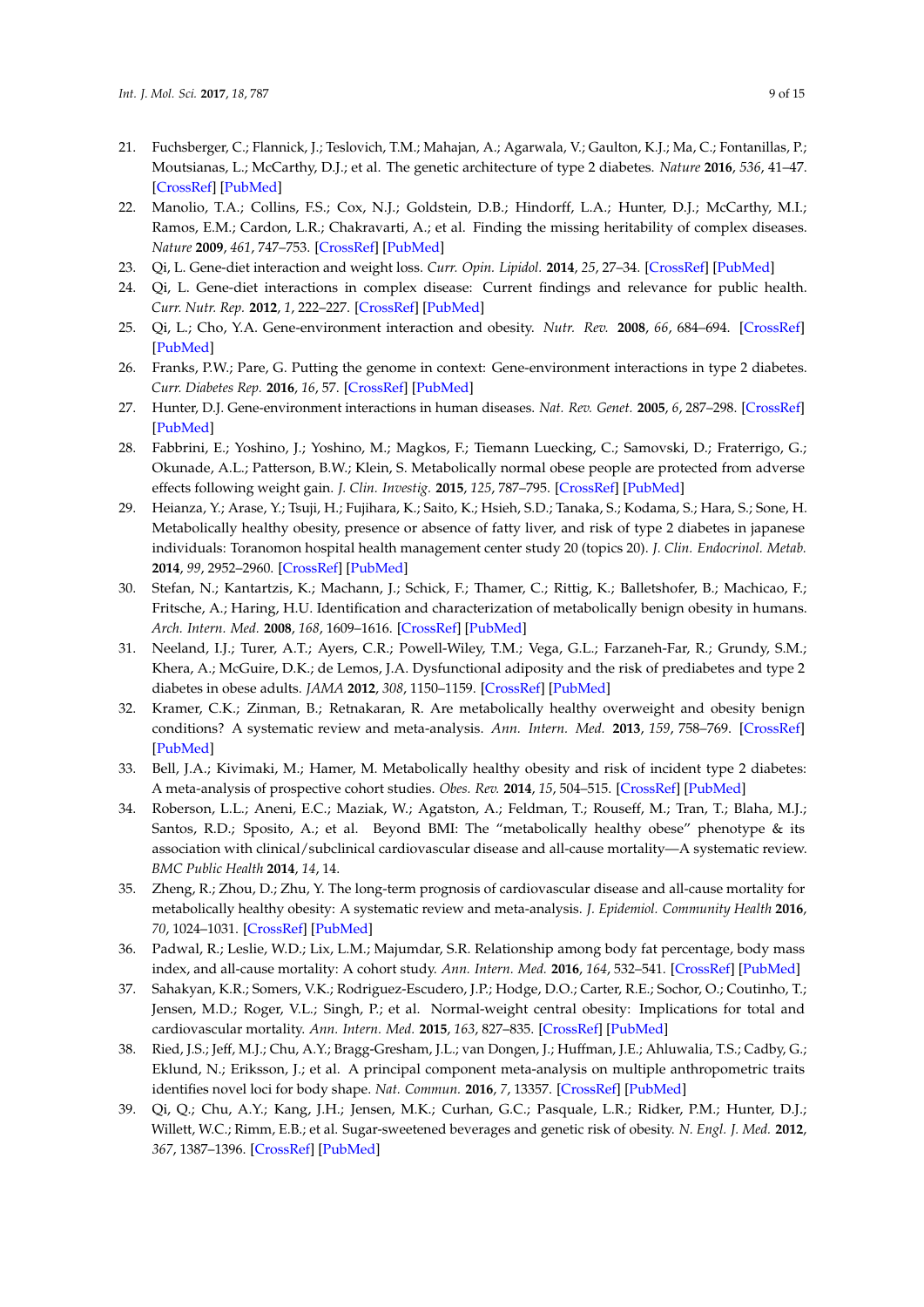- <span id="page-9-8"></span>40. Brunkwall, L.; Chen, Y.; Hindy, G.; Rukh, G.; Ericson, U.; Barroso, I.; Johansson, I.; Franks, P.W.; Orho-Melander, M.; Renstrom, F. Sugar-sweetened beverage consumption and genetic predisposition to obesity in 2 swedish cohorts. *Am. J. Clin. Nutr.* **2016**, *104*, 809–815. [\[CrossRef\]](http://dx.doi.org/10.3945/ajcn.115.126052) [\[PubMed\]](http://www.ncbi.nlm.nih.gov/pubmed/27465381)
- <span id="page-9-0"></span>41. Olsen, N.J.; Angquist, L.; Larsen, S.C.; Linneberg, A.; Skaaby, T.; Husemoen, L.L.; Toft, U.; Tjonneland, A.; Halkjaer, J.; Hansen, T.; et al. Interactions between genetic variants associated with adiposity traits and soft drinks in relation to longitudinal changes in body weight and waist circumference. *Am. J. Clin. Nutr.* **2016**, *104*, 816–826. [\[CrossRef\]](http://dx.doi.org/10.3945/ajcn.115.122820) [\[PubMed\]](http://www.ncbi.nlm.nih.gov/pubmed/27465380)
- <span id="page-9-1"></span>42. Qi, Q.; Chu, A.Y.; Kang, J.H.; Huang, J.; Rose, L.M.; Jensen, M.K.; Liang, L.; Curhan, G.C.; Pasquale, L.R.; Wiggs, J.L.; et al. Fried food consumption, genetic risk, and body mass index: Gene-Diet interaction analysis in three us cohort studies. *BMJ* **2014**, *348*, g1610. [\[CrossRef\]](http://dx.doi.org/10.1136/bmj.g1610) [\[PubMed\]](http://www.ncbi.nlm.nih.gov/pubmed/24646652)
- <span id="page-9-2"></span>43. Qi, Q.; Li, Y.; Chomistek, A.K.; Kang, J.H.; Curhan, G.C.; Pasquale, L.R.; Willett, W.C.; Rimm, E.B.; Hu, F.B.; Qi, L. Television watching, leisure time physical activity, and the genetic predisposition in relation to body mass index in women and men. *Circulation* **2012**, *126*, 1821–1827. [\[CrossRef\]](http://dx.doi.org/10.1161/CIRCULATIONAHA.112.098061) [\[PubMed\]](http://www.ncbi.nlm.nih.gov/pubmed/22949498)
- 44. Ahmad, S.; Rukh, G.; Varga, T.V.; Ali, A.; Kurbasic, A.; Shungin, D.; Ericson, U.; Koivula, R.W.; Chu, A.Y.; Rose, L.M.; et al. Gene  $\times$  physical activity interactions in obesity: Combined analysis of 111,421 individuals of european ancestry. *PLoS Genet.* **2013**, *9*, e1003607. [\[CrossRef\]](http://dx.doi.org/10.1371/journal.pgen.1003607) [\[PubMed\]](http://www.ncbi.nlm.nih.gov/pubmed/23935507)
- <span id="page-9-3"></span>45. Tyrrell, J.; Wood, A.R.; Ames, R.M.; Yaghootkar, H.; Beaumont, R.N.; Jones, S.E.; Tuke, M.A.; Ruth, K.S.; Freathy, R.M.; Davey Smith, G.; et al. Gene-obesogenic environment interactions in the uk biobank study. *Int. J. Epidemiol.* **2017**. [\[CrossRef\]](http://dx.doi.org/10.1093/ije/dyw337) [\[PubMed\]](http://www.ncbi.nlm.nih.gov/pubmed/28073954)
- <span id="page-9-4"></span>46. Casas-Agustench, P.; Arnett, D.K.; Smith, C.E.; Lai, C.Q.; Parnell, L.D.; Borecki, I.B.; Frazier-Wood, A.C.; Allison, M.; Chen, Y.D.; Taylor, K.D.; et al. Saturated fat intake modulates the association between an obesity genetic risk score and body mass index in two us populations. *J. Acad. Nutr. Diet.* **2014**, *114*, 1954–1966. [\[CrossRef\]](http://dx.doi.org/10.1016/j.jand.2014.03.014) [\[PubMed\]](http://www.ncbi.nlm.nih.gov/pubmed/24794412)
- <span id="page-9-5"></span>47. Celis-Morales, C.; Lyall, D.M.; Guo, Y.; Steell, L.; Llanas, D.; Ward, J.; Mackay, D.F.; Biello, S.M.; Bailey, M.E.; Pell, J.P.; et al. Sleep characteristics modify the association of genetic predisposition with obesity and anthropometric measurements in 119,679 UK biobank participants. *Am. J. Clin. Nutr.* **2017**. [\[CrossRef\]](http://dx.doi.org/10.3945/ajcn.116.147231) [\[PubMed\]](http://www.ncbi.nlm.nih.gov/pubmed/28251931)
- <span id="page-9-6"></span>48. Malik, V.S.; Pan, A.; Willett, W.C.; Hu, F.B. Sugar-sweetened beverages and weight gain in children and adults: A systematic review and meta-analysis. *Am. J. Clin. Nutr.* **2013**, *98*, 1084–1102. [\[CrossRef\]](http://dx.doi.org/10.3945/ajcn.113.058362) [\[PubMed\]](http://www.ncbi.nlm.nih.gov/pubmed/23966427)
- <span id="page-9-7"></span>49. Te Morenga, L.; Mallard, S.; Mann, J. Dietary sugars and body weight: Systematic review and meta-analyses of randomised controlled trials and cohort studies. *BMJ* **2012**, *346*, e7492. [\[CrossRef\]](http://dx.doi.org/10.1136/bmj.e7492) [\[PubMed\]](http://www.ncbi.nlm.nih.gov/pubmed/23321486)
- <span id="page-9-9"></span>50. Zheng, Y.; Li, Y.; Huang, T.; Cheng, H.L.; Campos, H.; Qi, L. Sugar-sweetened beverage intake, chromosome 9p21 variants, and risk of myocardial infarction in hispanics. *Am. J. Clin. Nutr.* **2016**, *103*, 1179–1184. [\[CrossRef\]](http://dx.doi.org/10.3945/ajcn.115.107177) [\[PubMed\]](http://www.ncbi.nlm.nih.gov/pubmed/26961926)
- <span id="page-9-10"></span>51. Bray, G.A.; Popkin, B.M. Dietary sugar and body weight: Have we reached a crisis in the epidemic of obesity and diabetes?: Health be damned! Pour on the sugar. *Diabetes Care* **2014**, *37*, 950–956. [\[CrossRef\]](http://dx.doi.org/10.2337/dc13-2085) [\[PubMed\]](http://www.ncbi.nlm.nih.gov/pubmed/24652725)
- <span id="page-9-11"></span>52. Guallar-Castillon, P.; Rodriguez-Artalejo, F.; Fornes, N.S.; Banegas, J.R.; Etxezarreta, P.A.; Ardanaz, E.; Barricarte, A.; Chirlaque, M.D.; Iraeta, M.D.; Larranaga, N.L.; et al. Intake of fried foods is associated with obesity in the cohort of spanish adults from the european prospective investigation into cancer and nutrition. *Am. J. Clin. Nutr.* **2007**, *86*, 198–205. [\[PubMed\]](http://www.ncbi.nlm.nih.gov/pubmed/17616781)
- <span id="page-9-12"></span>53. Corella, D.; Peloso, G.; Arnett, D.K.; Demissie, S.; Cupples, L.A.; Tucker, K.; Lai, C.Q.; Parnell, L.D.; Coltell, O.; Lee, Y.C.; et al. Apoa2, dietary fat, and body mass index: Replication of a gene-diet interaction in 3 independent populations. *Arch. Intern. Med.* **2009**, *169*, 1897–1906. [\[CrossRef\]](http://dx.doi.org/10.1001/archinternmed.2009.343) [\[PubMed\]](http://www.ncbi.nlm.nih.gov/pubmed/19901143)
- <span id="page-9-13"></span>54. Nettleton, J.A.; Follis, J.L.; Ngwa, J.S.; Smith, C.E.; Ahmad, S.; Tanaka, T.; Wojczynski, M.K.; Voortman, T.; Lemaitre, R.N.; Kristiansson, K.; et al. Gene x dietary pattern interactions in obesity: Analysis of up to 68 317 adults of european ancestry. *Hum. Mol. Genet.* **2015**, *24*, 4728–4738. [\[CrossRef\]](http://dx.doi.org/10.1093/hmg/ddv186) [\[PubMed\]](http://www.ncbi.nlm.nih.gov/pubmed/25994509)
- <span id="page-9-14"></span>55. Kilpelainen, T.O.; Qi, L.; Brage, S.; Sharp, S.J.; Sonestedt, E.; Demerath, E.; Ahmad, T.; Mora, S.; Kaakinen, M.; Sandholt, C.H.; et al. Physical activity attenuates the influence of *FTO* variants on obesity risk: A meta-analysis of 218,166 adults and 19,268 children. *PLoS Med.* **2011**, *8*, e1001116. [\[CrossRef\]](http://dx.doi.org/10.1371/journal.pmed.1001116) [\[PubMed\]](http://www.ncbi.nlm.nih.gov/pubmed/22069379)
- <span id="page-9-15"></span>56. Young, A.I.; Wauthier, F.; Donnelly, P. Multiple novel gene-by-environment interactions modify the effect of *FTO* variants on body mass index. *Nat. Commun.* **2016**, *7*, 12724. [\[CrossRef\]](http://dx.doi.org/10.1038/ncomms12724) [\[PubMed\]](http://www.ncbi.nlm.nih.gov/pubmed/27596730)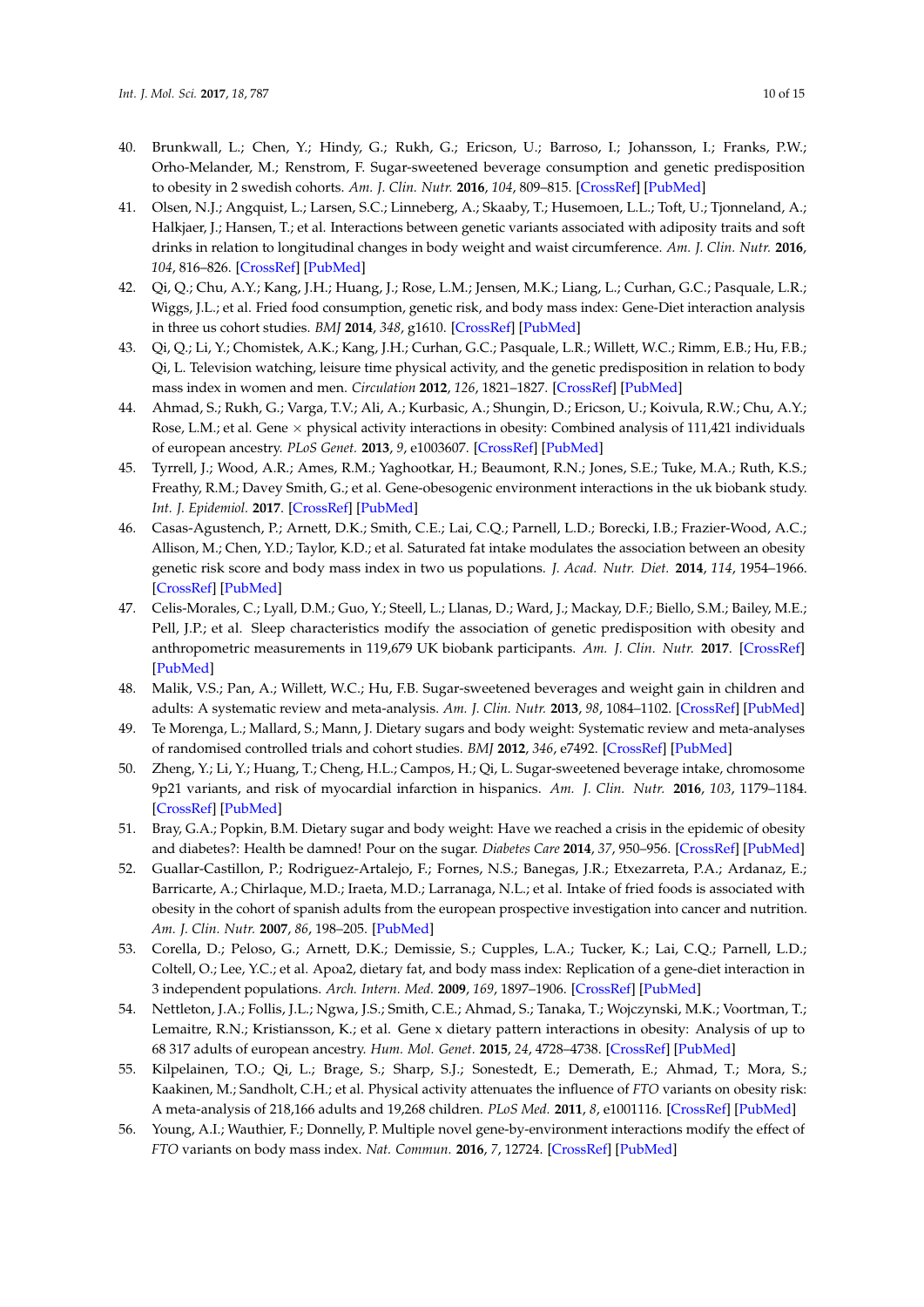- <span id="page-10-0"></span>57. Zhang, T.; Zhang, H.; Li, Y.; Li, S.; Fernandez, C.; Bazzano, L.; He, J.; Xue, F.; Chen, W. Long-term impact of temporal sequence from childhood obesity to hyperinsulinemia on adult metabolic syndrome and diabetes: The bogalusa heart study. *Sci. Rep.* **2017**, *7*, 43422. [\[CrossRef\]](http://dx.doi.org/10.1038/srep43422) [\[PubMed\]](http://www.ncbi.nlm.nih.gov/pubmed/28230104)
- <span id="page-10-1"></span>58. Zhang, T.; Zhang, H.; Li, Y.; Sun, D.; Li, S.; Fernandez, C.; Qi, L.; Harville, E.; Bazzano, L.; He, J.; et al. Temporal relationship between childhood body mass index and insulin and its impact on adult hypertension: The bogalusa heart study. *Hypertension* **2016**, *68*, 818–823. [\[CrossRef\]](http://dx.doi.org/10.1161/HYPERTENSIONAHA.116.07991) [\[PubMed\]](http://www.ncbi.nlm.nih.gov/pubmed/27432860)
- <span id="page-10-2"></span>59. Cecil, J.E.; Tavendale, R.; Watt, P.; Hetherington, M.M.; Palmer, C.N. An obesity-associated *FTO* gene variant and increased energy intake in children. *N. Engl. J. Med.* **2008**, *359*, 2558–2566. [\[CrossRef\]](http://dx.doi.org/10.1056/NEJMoa0803839) [\[PubMed\]](http://www.ncbi.nlm.nih.gov/pubmed/19073975)
- 60. Xi, B.; Shen, Y.; Zhang, M.; Liu, X.; Zhao, X.; Wu, L.; Cheng, H.; Hou, D.; Lindpaintner, K.; Liu, L.; et al. The common rs9939609 variant of the fat mass and obesity-associated gene is associated with obesity risk in children and adolescents of Beijing, China. *BMC Med. Genet.* **2010**, *11*, 107. [\[CrossRef\]](http://dx.doi.org/10.1186/1471-2350-11-107) [\[PubMed\]](http://www.ncbi.nlm.nih.gov/pubmed/20598163)
- <span id="page-10-4"></span>61. Yang, M.; Xu, Y.; Liang, L.; Fu, J.; Xiong, F.; Liu, G.; Gong, C.; Luo, F.; Chen, S.; Xu, C.; et al. The effects of genetic variation in *FTO* rs9939609 on obesity and dietary preferences in chinese han children and adolescents. *PLoS ONE* **2014**, *9*, e104574. [\[CrossRef\]](http://dx.doi.org/10.1371/journal.pone.0104574) [\[PubMed\]](http://www.ncbi.nlm.nih.gov/pubmed/25110886)
- <span id="page-10-3"></span>62. Muller, T.D.; Hinney, A.; Scherag, A.; Nguyen, T.T.; Schreiner, F.; Schafer, H.; Hebebrand, J.; Roth, C.L.; Reinehr, T. 'Fat mass and obesity associated' gene (*FTO*): No significant association of variant rs9939609 with weight loss in a lifestyle intervention and lipid metabolism markers in german obese children and adolescents. *BMC Med. Genet.* **2008**, *9*, 85. [\[CrossRef\]](http://dx.doi.org/10.1186/1471-2350-9-85) [\[PubMed\]](http://www.ncbi.nlm.nih.gov/pubmed/18799002)
- <span id="page-10-5"></span>63. Qi, Q.; Downer, M.K.; Kilpelainen, T.O.; Taal, H.R.; Barton, S.J.; Ntalla, I.; Standl, M.; Boraska, V.; Huikari, V.; Kiefte-de Jong, J.C.; et al. Dietary intake, *FTO* genetic variants, and adiposity: A combined analysis of over 16,000 children and adolescents. *Diabetes* **2015**, *64*, 2467–2476. [\[CrossRef\]](http://dx.doi.org/10.2337/db14-1629) [\[PubMed\]](http://www.ncbi.nlm.nih.gov/pubmed/25720386)
- <span id="page-10-6"></span>64. Foraita, R.; Gunther, F.; Gwozdz, W.; Reisch, L.A.; Russo, P.; Lauria, F.; Siani, A.; Veidebaum, T.; Tornaritis, M.; Iacoviello, L.; et al. Does the *FTO* gene interact with the socioeconomic status on the obesity development among young european children? Results from the idefics study. *Int. J. Obesity* **2015**, *39*, 1–6. [\[CrossRef\]](http://dx.doi.org/10.1038/ijo.2014.156) [\[PubMed\]](http://www.ncbi.nlm.nih.gov/pubmed/25135377)
- <span id="page-10-7"></span>65. Song, J.Y.; Song, Q.Y.; Wang, S.; Ma, J.; Wang, H.J. Physical activity and sedentary behaviors modify the association between melanocortin 4 receptor gene variant and obesity in chinese children and adolescents. *PLoS ONE* **2017**, *12*, e0170062. [\[CrossRef\]](http://dx.doi.org/10.1371/journal.pone.0170062) [\[PubMed\]](http://www.ncbi.nlm.nih.gov/pubmed/28081251)
- <span id="page-10-8"></span>66. Riedel, C.; von Kries, R.; Fenske, N.; Strauch, K.; Ness, A.R.; Beyerlein, A. Interactions of genetic and environmental risk factors with respect to body fat mass in children: Results from the alspac study. *Obesity* **2013**, *21*, 1238–1242. [\[CrossRef\]](http://dx.doi.org/10.1002/oby.20196) [\[PubMed\]](http://www.ncbi.nlm.nih.gov/pubmed/23670811)
- <span id="page-10-9"></span>67. Lourenco, B.H.; Qi, L.; Willett, W.C.; Cardoso, M.A.; Team, A.S. *FTO* genotype, vitamin d status, and weight gain during childhood. *Diabetes* **2014**, *63*, 808–814. [\[CrossRef\]](http://dx.doi.org/10.2337/db13-1290) [\[PubMed\]](http://www.ncbi.nlm.nih.gov/pubmed/24130335)
- <span id="page-10-10"></span>68. Sacks, F.M.; Bray, G.A.; Carey, V.J.; Smith, S.R.; Ryan, D.H.; Anton, S.D.; McManus, K.; Champagne, C.M.; Bishop, L.M.; Laranjo, N.; et al. Comparison of weight-loss diets with different compositions of fat, protein, and carbohydrates. *N. Engl. J. Med.* **2009**, *360*, 859–873. [\[CrossRef\]](http://dx.doi.org/10.1056/NEJMoa0804748) [\[PubMed\]](http://www.ncbi.nlm.nih.gov/pubmed/19246357)
- <span id="page-10-11"></span>69. Shai, I.; Schwarzfuchs, D.; Henkin, Y.; Shahar, D.R.; Witkow, S.; Greenberg, I.; Golan, R.; Fraser, D.; Bolotin, A.; Vardi, H.; et al. Weight loss with a low-carbohydrate, mediterranean, or low-fat diet. *N. Engl. J. Med.* **2008**, *359*, 229–241. [\[CrossRef\]](http://dx.doi.org/10.1056/NEJMoa0708681) [\[PubMed\]](http://www.ncbi.nlm.nih.gov/pubmed/18635428)
- <span id="page-10-12"></span>70. Heianza, Y.; Ma, W.; Huang, T.; Wang, T.; Zheng, Y.; Smith, S.R.; Bray, G.A.; Sacks, F.M.; Qi, L. Macronutrient intake-associated FGF21 genotype modifies effects of weight-loss diets on 2-year changes of central adiposity and body composition: The pounds lost trial. *Diabetes Care* **2016**, *39*, 1909–1914. [\[CrossRef\]](http://dx.doi.org/10.2337/dc16-1111) [\[PubMed\]](http://www.ncbi.nlm.nih.gov/pubmed/27581055)
- <span id="page-10-15"></span>71. Huang, T.; Huang, J.; Qi, Q.; Li, Y.; Bray, G.A.; Rood, J.; Sacks, F.M.; Qi, L. *PCSK7* genotype modifies effect of a weight-loss diet on 2-year changes of insulin resistance: The pounds lost trial. *Diabetes Care* **2015**, *38*, 439–444. [\[CrossRef\]](http://dx.doi.org/10.2337/dc14-0473) [\[PubMed\]](http://www.ncbi.nlm.nih.gov/pubmed/25504030)
- <span id="page-10-13"></span>72. Huang, T.; Ley, S.H.; Zheng, Y.; Wang, T.; Bray, G.A.; Sacks, F.M.; Qi, L. Genetic susceptibility to diabetes and long-term improvement of insulin resistance and beta cell function during weight loss: The preventing overweight using novel dietary strategies (pounds lost) trial. *Am. J. Clin. Nutr.* **2016**, *104*, 198–204. [\[CrossRef\]](http://dx.doi.org/10.3945/ajcn.115.121186) [\[PubMed\]](http://www.ncbi.nlm.nih.gov/pubmed/27281308)
- <span id="page-10-14"></span>73. Huang, T.; Qi, Q.; Li, Y.; Hu, F.B.; Bray, G.A.; Sacks, F.M.; Williamson, D.A.; Qi, L. *FTO* genotype, dietary protein, and change in appetite: The preventing overweight using novel dietary strategies trial. *Am. J. Clin. Nutr.* **2014**, *99*, 1126–1130. [\[CrossRef\]](http://dx.doi.org/10.3945/ajcn.113.082164) [\[PubMed\]](http://www.ncbi.nlm.nih.gov/pubmed/24622803)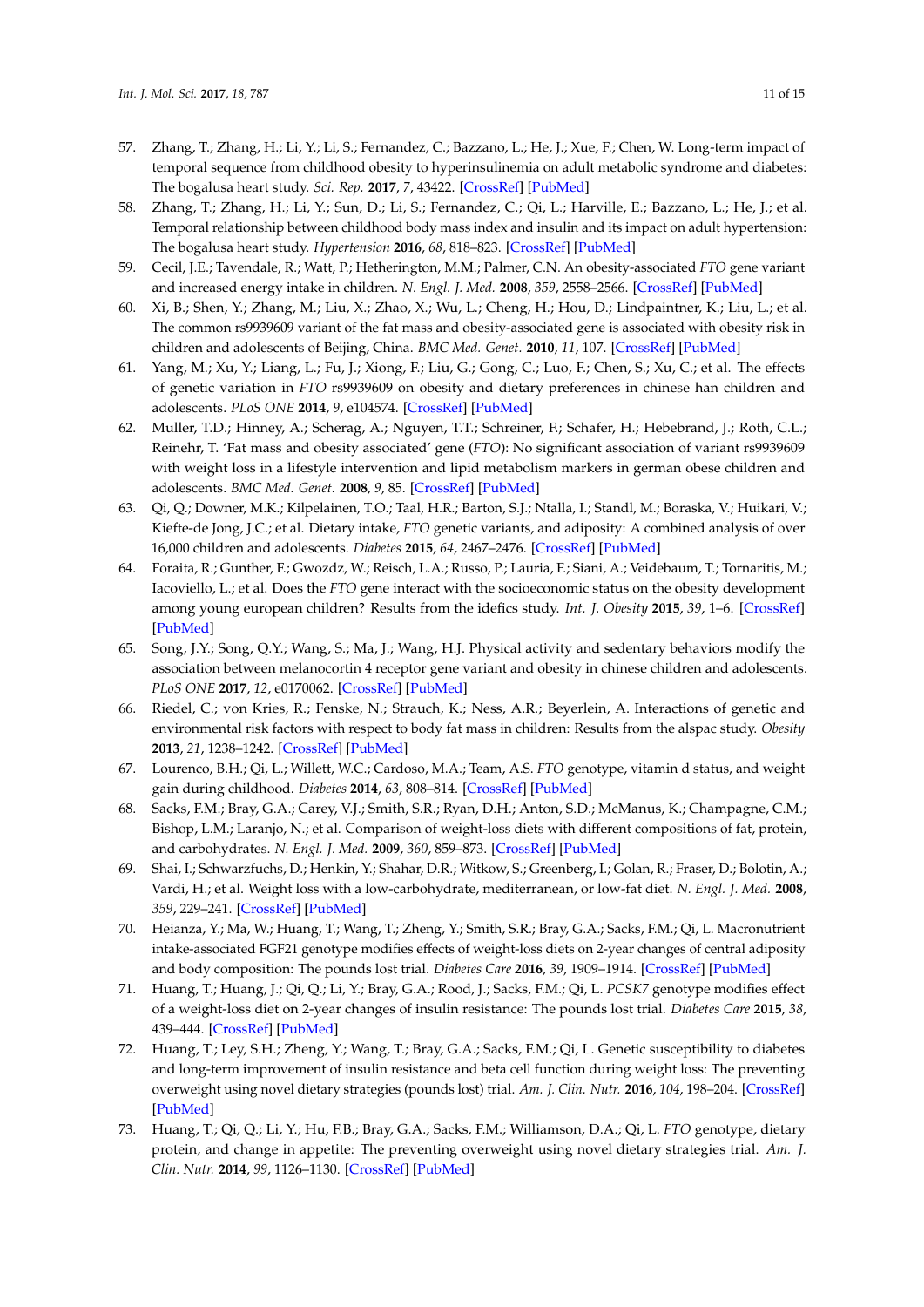- 74. Lin, X.; Qi, Q.; Zheng, Y.; Huang, T.; Lathrop, M.; Zelenika, D.; Bray, G.A.; Sacks, F.M.; Liang, L.; Qi, L. Neuropeptide y genotype, central obesity, and abdominal fat distribution: The pounds lost trial. *Am. J. Clin. Nutr.* **2015**, *102*, 514–519. [\[CrossRef\]](http://dx.doi.org/10.3945/ajcn.115.107276) [\[PubMed\]](http://www.ncbi.nlm.nih.gov/pubmed/26156739)
- <span id="page-11-13"></span>75. Ma, W.; Huang, T.; Heianza, Y.; Wang, T.; Sun, D.; Tong, J.; Williamson, D.A.; Bray, G.A.; Sacks, F.M.; Qi, L. Genetic variations of circulating adiponectin levels modulate changes in appetite in response to weight-loss diets. *J. Clin. Endocrinol. Metab.* **2017**, *102*, 316–325. [\[CrossRef\]](http://dx.doi.org/10.1210/jc.2016-2909) [\[PubMed\]](http://www.ncbi.nlm.nih.gov/pubmed/27841942)
- 76. Ma, W.; Huang, T.; Wang, M.; Zheng, Y.; Wang, T.; Heianza, Y.; Sun, D.; Smith, S.R.; Bray, G.A.; Sacks, F.M.; et al. Two-year changes in circulating adiponectin, ectopic fat distribution and body composition in response to weight-loss diets: The pounds lost trial. *Int. J. Obes.* **2016**, *40*, 1723–1729. [\[CrossRef\]](http://dx.doi.org/10.1038/ijo.2016.128) [\[PubMed\]](http://www.ncbi.nlm.nih.gov/pubmed/27460602)
- 77. Ma, W.; Huang, T.; Zheng, Y.; Wang, M.; Bray, G.A.; Sacks, F.M.; Qi, L. Weight-loss diets, adiponectin, and changes in cardiometabolic risk in the 2-year pounds lost trial. *J. Clin. Endocrinol. Metab.* **2016**, *101*, 2415–2422. [\[CrossRef\]](http://dx.doi.org/10.1210/jc.2016-1207) [\[PubMed\]](http://www.ncbi.nlm.nih.gov/pubmed/27055193)
- <span id="page-11-8"></span>78. Mattei, J.; Qi, Q.; Hu, F.B.; Sacks, F.M.; Qi, L. *TCF7L2* genetic variants modulate the effect of dietary fat intake on changes in body composition during a weight-loss intervention. *Am. J. Clin. Nutr.* **2012**, *96*, 1129–1136. [\[CrossRef\]](http://dx.doi.org/10.3945/ajcn.112.038125) [\[PubMed\]](http://www.ncbi.nlm.nih.gov/pubmed/23034957)
- <span id="page-11-7"></span>79. Mirzaei, K.; Xu, M.; Qi, Q.; de Jonge, L.; Bray, G.A.; Sacks, F.; Qi, L. Variants in glucose- and circadian rhythm-related genes affect the response of energy expenditure to weight-loss diets: The pounds lost trial. *Am. J. Clin. Nutr.* **2014**, *99*, 392–399. [\[CrossRef\]](http://dx.doi.org/10.3945/ajcn.113.072066) [\[PubMed\]](http://www.ncbi.nlm.nih.gov/pubmed/24335056)
- <span id="page-11-6"></span>80. Qi, Q.; Bray, G.A.; Hu, F.B.; Sacks, F.M.; Qi, L. Weight-loss diets modify glucose-dependent insulinotropic polypeptide receptor rs2287019 genotype effects on changes in body weight, fasting glucose, and insulin resistance: The preventing overweight using novel dietary strategies trial. *Am. J. Clin. Nutr.* **2012**, *95*, 506–513. [\[CrossRef\]](http://dx.doi.org/10.3945/ajcn.111.025270) [\[PubMed\]](http://www.ncbi.nlm.nih.gov/pubmed/22237064)
- <span id="page-11-0"></span>81. Qi, Q.; Bray, G.A.; Smith, S.R.; Hu, F.B.; Sacks, F.M.; Qi, L. Insulin receptor substrate 1 gene variation modifies insulin resistance response to weight-loss diets in a 2-year randomized trial: The preventing overweight using novel dietary strategies (pounds lost) trial. *Circulation* **2011**, *124*, 563–571. [\[CrossRef\]](http://dx.doi.org/10.1161/CIRCULATIONAHA.111.025767) [\[PubMed\]](http://www.ncbi.nlm.nih.gov/pubmed/21747052)
- <span id="page-11-11"></span>82. Qi, Q.; Durst, R.; Schwarzfuchs, D.; Leitersdorf, E.; Shpitzen, S.; Li, Y.; Wu, H.; Champagne, C.M.; Hu, F.B.; Stampfer, M.J.; et al. *CETP* genotype and changes in lipid levels in response to weight-loss diet intervention in the pounds lost and direct randomized trials. *J. Lipid Res.* **2015**, *56*, 713–721. [\[CrossRef\]](http://dx.doi.org/10.1194/jlr.P055715) [\[PubMed\]](http://www.ncbi.nlm.nih.gov/pubmed/25548261)
- <span id="page-11-3"></span>83. Qi, Q.; Xu, M.; Wu, H.; Liang, L.; Champagne, C.M.; Bray, G.A.; Sacks, F.M.; Qi, L. *IRS1* genotype modulates metabolic syndrome reversion in response to 2-year weight-loss diet intervention: The pounds lost trial. *Diabetes Care* **2013**, *36*, 3442–3447. [\[CrossRef\]](http://dx.doi.org/10.2337/dc13-0018) [\[PubMed\]](http://www.ncbi.nlm.nih.gov/pubmed/24009303)
- <span id="page-11-4"></span>84. Qi, Q.; Zheng, Y.; Huang, T.; Rood, J.; Bray, G.A.; Sacks, F.M.; Qi, L. Vitamin d metabolism-related genetic variants, dietary protein intake and improvement of insulin resistance in a 2 year weight-loss trial: Pounds lost. *Diabetologia* **2015**, *58*, 2791–2799. [\[CrossRef\]](http://dx.doi.org/10.1007/s00125-015-3750-1) [\[PubMed\]](http://www.ncbi.nlm.nih.gov/pubmed/26416604)
- <span id="page-11-2"></span>85. Wang, T.; Huang, T.; Zheng, Y.; Rood, J.; Bray, G.A.; Sacks, F.M.; Qi, L. Genetic variation of fasting glucose and changes in glycemia in response to 2-year weight-loss diet intervention: The pounds lost trial. *Int. J. Obes.* **2016**, *40*, 1164–1169. [\[CrossRef\]](http://dx.doi.org/10.1038/ijo.2016.41) [\[PubMed\]](http://www.ncbi.nlm.nih.gov/pubmed/27113490)
- <span id="page-11-10"></span>86. Xu, M.; Ng, S.S.; Bray, G.A.; Ryan, D.H.; Sacks, F.M.; Ning, G.; Qi, L. Dietary fat intake modifies the effect of a common variant in the lipc gene on changes in serum lipid concentrations during a long-term weight-loss intervention trial. *J. Nutr.* **2015**, *145*, 1289–1294. [\[CrossRef\]](http://dx.doi.org/10.3945/jn.115.212514) [\[PubMed\]](http://www.ncbi.nlm.nih.gov/pubmed/25926410)
- <span id="page-11-1"></span>87. Xu, M.; Qi, Q.; Liang, J.; Bray, G.A.; Hu, F.B.; Sacks, F.M.; Qi, L. Genetic determinant for amino acid metabolites and changes in body weight and insulin resistance in response to weight-loss diets: The preventing overweight using novel dietary strategies (pounds lost) trial. *Circulation* **2013**, *127*, 1283–1289. [\[CrossRef\]](http://dx.doi.org/10.1161/CIRCULATIONAHA.112.000586) [\[PubMed\]](http://www.ncbi.nlm.nih.gov/pubmed/23446828)
- <span id="page-11-9"></span>88. Zhang, X.; Qi, Q.; Bray, G.A.; Hu, F.B.; Sacks, F.M.; Qi, L. *APOA5* genotype modulates 2-y changes in lipid profile in response to weight-loss diet intervention: The pounds lost trial. *Am. J. Clin. Nutr.* **2012**, *96*, 917–922. [\[CrossRef\]](http://dx.doi.org/10.3945/ajcn.112.040907) [\[PubMed\]](http://www.ncbi.nlm.nih.gov/pubmed/22914552)
- <span id="page-11-12"></span>89. Zhang, X.; Qi, Q.; Liang, J.; Hu, F.B.; Sacks, F.M.; Qi, L. Neuropeptide y promoter polymorphism modifies effects of a weight-loss diet on 2-year changes of blood pressure: The preventing overweight using novel dietary strategies trial. *Hypertension* **2012**, *60*, 1169–1175. [\[CrossRef\]](http://dx.doi.org/10.1161/HYPERTENSIONAHA.112.197855) [\[PubMed\]](http://www.ncbi.nlm.nih.gov/pubmed/22966009)
- <span id="page-11-5"></span>90. Zhang, X.; Qi, Q.; Zhang, C.; Smith, S.R.; Hu, F.B.; Sacks, F.M.; Bray, G.A.; Qi, L. *FTO* genotype and 2-year change in body composition and fat distribution in response to weight-loss diets: The pounds lost trial. *Diabetes* **2012**, *61*, 3005–3011. [\[CrossRef\]](http://dx.doi.org/10.2337/db11-1799) [\[PubMed\]](http://www.ncbi.nlm.nih.gov/pubmed/22891219)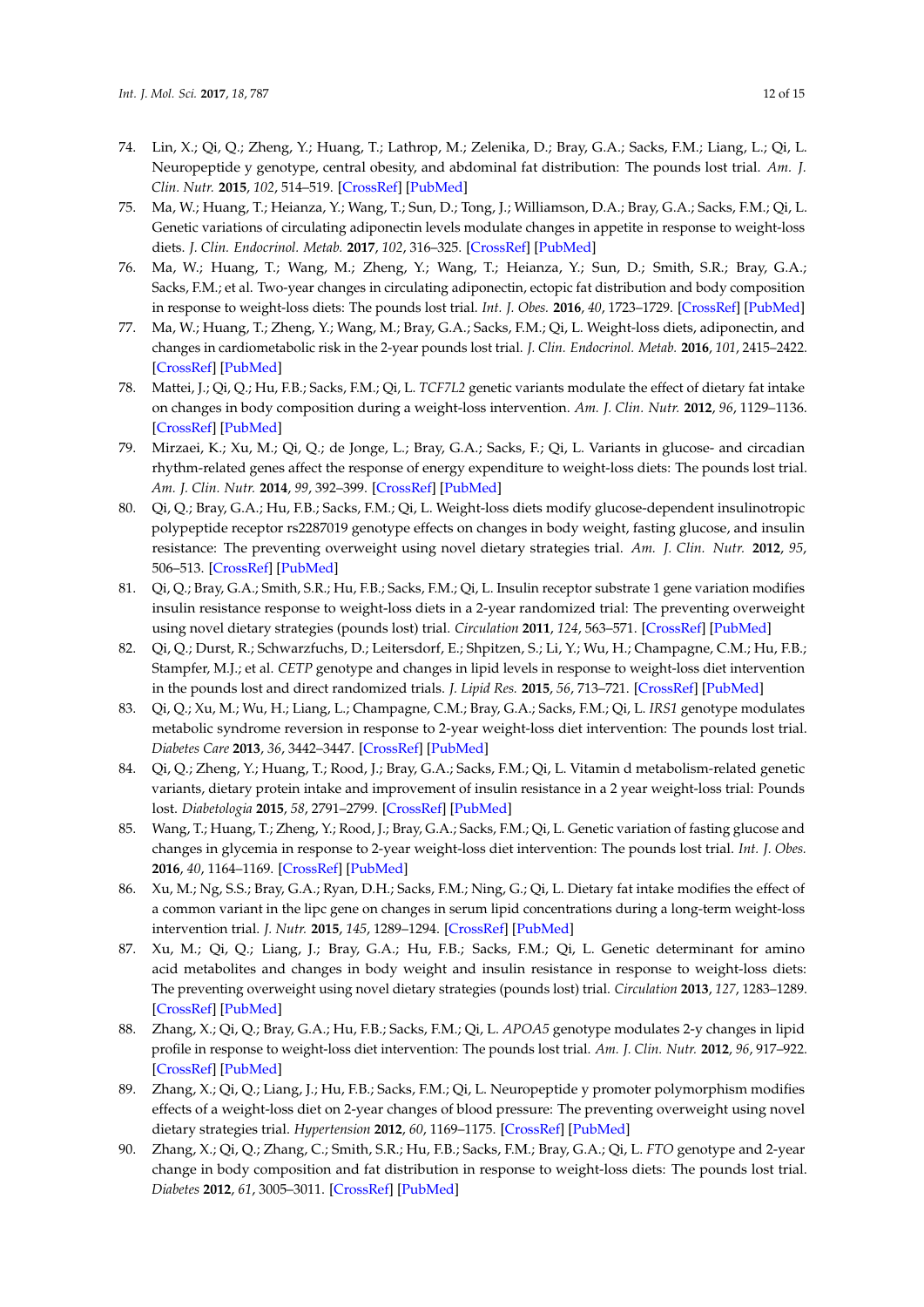- <span id="page-12-6"></span>91. Zheng, Y.; Ceglarek, U.; Huang, T.; Li, L.; Rood, J.; Ryan, D.H.; Bray, G.A.; Sacks, F.M.; Schwarzfuchs, D.; Thiery, J.; et al. Weight-loss diets and 2-y changes in circulating amino acids in 2 randomized intervention trials. *Am. J. Clin. Nutr.* **2016**, *103*, 505–511. [\[CrossRef\]](http://dx.doi.org/10.3945/ajcn.115.117689) [\[PubMed\]](http://www.ncbi.nlm.nih.gov/pubmed/26791187)
- <span id="page-12-7"></span>92. Zheng, Y.; Ceglarek, U.; Huang, T.; Wang, T.; Heianza, Y.; Ma, W.; Bray, G.A.; Thiery, J.; Sacks, F.M.; Qi, L. Plasma taurine, diabetes genetic predisposition, and changes of insulin sensitivity in response to weight-loss diets. *J. Clin. Endocrinol. Metab.* **2016**, *101*, 3820–3826. [\[CrossRef\]](http://dx.doi.org/10.1210/jc.2016-1760) [\[PubMed\]](http://www.ncbi.nlm.nih.gov/pubmed/27466884)
- <span id="page-12-0"></span>93. Zheng, Y.; Huang, T.; Zhang, X.; Rood, J.; Bray, G.A.; Sacks, F.M.; Qi, L. Dietary fat modifies the effects of *FTO* genotype on changes in insulin sensitivity. *J. Nutr.* **2015**, *145*, 977–982. [\[CrossRef\]](http://dx.doi.org/10.3945/jn.115.210005) [\[PubMed\]](http://www.ncbi.nlm.nih.gov/pubmed/25761503)
- <span id="page-12-1"></span>94. Johnston, B.C.; Kanters, S.; Bandayrel, K.; Wu, P.; Naji, F.; Siemieniuk, R.A.; Ball, G.D.; Busse, J.W.; Thorlund, K.; Guyatt, G.; et al. Comparison of weight loss among named diet programs in overweight and obese adults: A meta-analysis. *JAMA* **2014**, *312*, 923–933. [\[CrossRef\]](http://dx.doi.org/10.1001/jama.2014.10397) [\[PubMed\]](http://www.ncbi.nlm.nih.gov/pubmed/25182101)
- <span id="page-12-2"></span>95. Morris, A.P.; Voight, B.F.; Teslovich, T.M.; Ferreira, T.; Segre, A.V.; Steinthorsdottir, V.; Strawbridge, R.J.; Khan, H.; Grallert, H.; Mahajan, A.; et al. Large-scale association analysis provides insights into the genetic architecture and pathophysiology of type 2 diabetes. *Nat. Genet.* **2012**, *44*, 981–990. [\[CrossRef\]](http://dx.doi.org/10.1038/ng.2383) [\[PubMed\]](http://www.ncbi.nlm.nih.gov/pubmed/22885922)
- 96. Voight, B.F.; Scott, L.J.; Steinthorsdottir, V.; Morris, A.P.; Dina, C.; Welch, R.P.; Zeggini, E.; Huth, C.; Aulchenko, Y.S.; Thorleifsson, G.; et al. Twelve type 2 diabetes susceptibility loci identified through large-scale association analysis. *Nat. Genet.* **2010**, *42*, 579–589. [\[CrossRef\]](http://dx.doi.org/10.1038/ng.609) [\[PubMed\]](http://www.ncbi.nlm.nih.gov/pubmed/20581827)
- 97. Lyssenko, V.; Nagorny, C.L.; Erdos, M.R.; Wierup, N.; Jonsson, A.; Spegel, P.; Bugliani, M.; Saxena, R.; Fex, M.; Pulizzi, N.; et al. Common variant in mtnr1b associated with increased risk of type 2 diabetes and impaired early insulin secretion. *Nat. Genet.* **2009**, *41*, 82–88. [\[CrossRef\]](http://dx.doi.org/10.1038/ng.288) [\[PubMed\]](http://www.ncbi.nlm.nih.gov/pubmed/19060908)
- 98. Bouatia-Naji, N.; Bonnefond, A.; Cavalcanti-Proenca, C.; Sparso, T.; Holmkvist, J.; Marchand, M.; Delplanque, J.; Lobbens, S.; Rocheleau, G.; Durand, E.; et al. A variant near mtnr1b is associated with increased fasting plasma glucose levels and type 2 diabetes risk. *Nat. Genet.* **2009**, *41*, 89–94. [\[CrossRef\]](http://dx.doi.org/10.1038/ng.277) [\[PubMed\]](http://www.ncbi.nlm.nih.gov/pubmed/19060909)
- 99. Rung, J.; Cauchi, S.; Albrechtsen, A.; Shen, L.; Rocheleau, G.; Cavalcanti-Proenca, C.; Bacot, F.; Balkau, B.; Belisle, A.; Borch-Johnsen, K.; et al. Genetic variant near irs1 is associated with type 2 diabetes, insulin resistance and hyperinsulinemia. *Nat. Genet.* **2009**, *41*, 1110–1115. [\[CrossRef\]](http://dx.doi.org/10.1038/ng.443) [\[PubMed\]](http://www.ncbi.nlm.nih.gov/pubmed/19734900)
- 100. Zeggini, E.; Scott, L.J.; Saxena, R.; Voight, B.F.; Marchini, J.L.; Hu, T.; de Bakker, P.I.; Abecasis, G.R.; Almgren, P.; Andersen, G.; et al. Meta-analysis of genome-wide association data and large-scale replication identifies additional susceptibility loci for type 2 diabetes. *Nat. Genet.* **2008**, *40*, 638–645. [\[CrossRef\]](http://dx.doi.org/10.1038/ng.120) [\[PubMed\]](http://www.ncbi.nlm.nih.gov/pubmed/18372903)
- 101. Zeggini, E.; Weedon, M.N.; Lindgren, C.M.; Frayling, T.M.; Elliott, K.S.; Lango, H.; Timpson, N.J.; Perry, J.R.; Rayner, N.W.; Freathy, R.M.; et al. Replication of genome-wide association signals in UK samples reveals risk loci for type 2 diabetes. *Science* **2007**, *316*, 1336–1341. [\[CrossRef\]](http://dx.doi.org/10.1126/science.1142364) [\[PubMed\]](http://www.ncbi.nlm.nih.gov/pubmed/17463249)
- 102. Scott, L.J.; Mohlke, K.L.; Bonnycastle, L.L.; Willer, C.J.; Li, Y.; Duren, W.L.; Erdos, M.R.; Stringham, H.M.; Chines, P.S.; Jackson, A.U.; et al. A genome-wide association study of type 2 diabetes in finns detects multiple susceptibility variants. *Science* **2007**, *316*, 1341–1345. [\[CrossRef\]](http://dx.doi.org/10.1126/science.1142382) [\[PubMed\]](http://www.ncbi.nlm.nih.gov/pubmed/17463248)
- 103. Diabetes Genetics Initiative of Broad Institute of Harvard and MIT, Lund University, and Novartis Institutes of BioMedical Research; Saxena, R.; Voight, B.F.; Lyssenko, V.; Burtt, N.P.; de Bakker, P.I.; Chen, H.; Roix, J.J.; Kathiresan, S.; Hirschhorn, J.N.; et al. Genome-wide association analysis identifies loci for type 2 diabetes and triglyceride levels. *Science* **2007**, *316*, 1331–1336. [\[PubMed\]](http://www.ncbi.nlm.nih.gov/pubmed/17463246)
- <span id="page-12-3"></span>104. Sladek, R.; Rocheleau, G.; Rung, J.; Dina, C.; Shen, L.; Serre, D.; Boutin, P.; Vincent, D.; Belisle, A.; Hadjadj, S.; et al. A genome-wide association study identifies novel risk loci for type 2 diabetes. *Nature* **2007**, *445*, 881–885. [\[CrossRef\]](http://dx.doi.org/10.1038/nature05616) [\[PubMed\]](http://www.ncbi.nlm.nih.gov/pubmed/17293876)
- <span id="page-12-4"></span>105. Godino, J.G.; van Sluijs, E.M.; Marteau, T.M.; Sutton, S.; Sharp, S.J.; Griffin, S.J. Lifestyle advice combined with personalized estimates of genetic or phenotypic risk of type 2 diabetes, and objectively measured physical activity: A randomized controlled trial. *PLoS Med.* **2016**, *13*, e1002185. [\[CrossRef\]](http://dx.doi.org/10.1371/journal.pmed.1002185) [\[PubMed\]](http://www.ncbi.nlm.nih.gov/pubmed/27898672)
- <span id="page-12-5"></span>106. Courcoulas, A.P.; Yanovski, S.Z.; Bonds, D.; Eggerman, T.L.; Horlick, M.; Staten, M.A.; Arterburn, D.E. Long-term outcomes of bariatric surgery: A national institutes of health symposium. *JAMA Surg.* **2014**, *149*, 1323–1329. [\[CrossRef\]](http://dx.doi.org/10.1001/jamasurg.2014.2440) [\[PubMed\]](http://www.ncbi.nlm.nih.gov/pubmed/25271405)
- 107. Madsbad, S.; Dirksen, C.; Holst, J.J. Mechanisms of changes in glucose metabolism and bodyweight after bariatric surgery. *Lancet Diabetes Endocrinol.* **2014**, *2*, 152–164. [\[CrossRef\]](http://dx.doi.org/10.1016/S2213-8587(13)70218-3)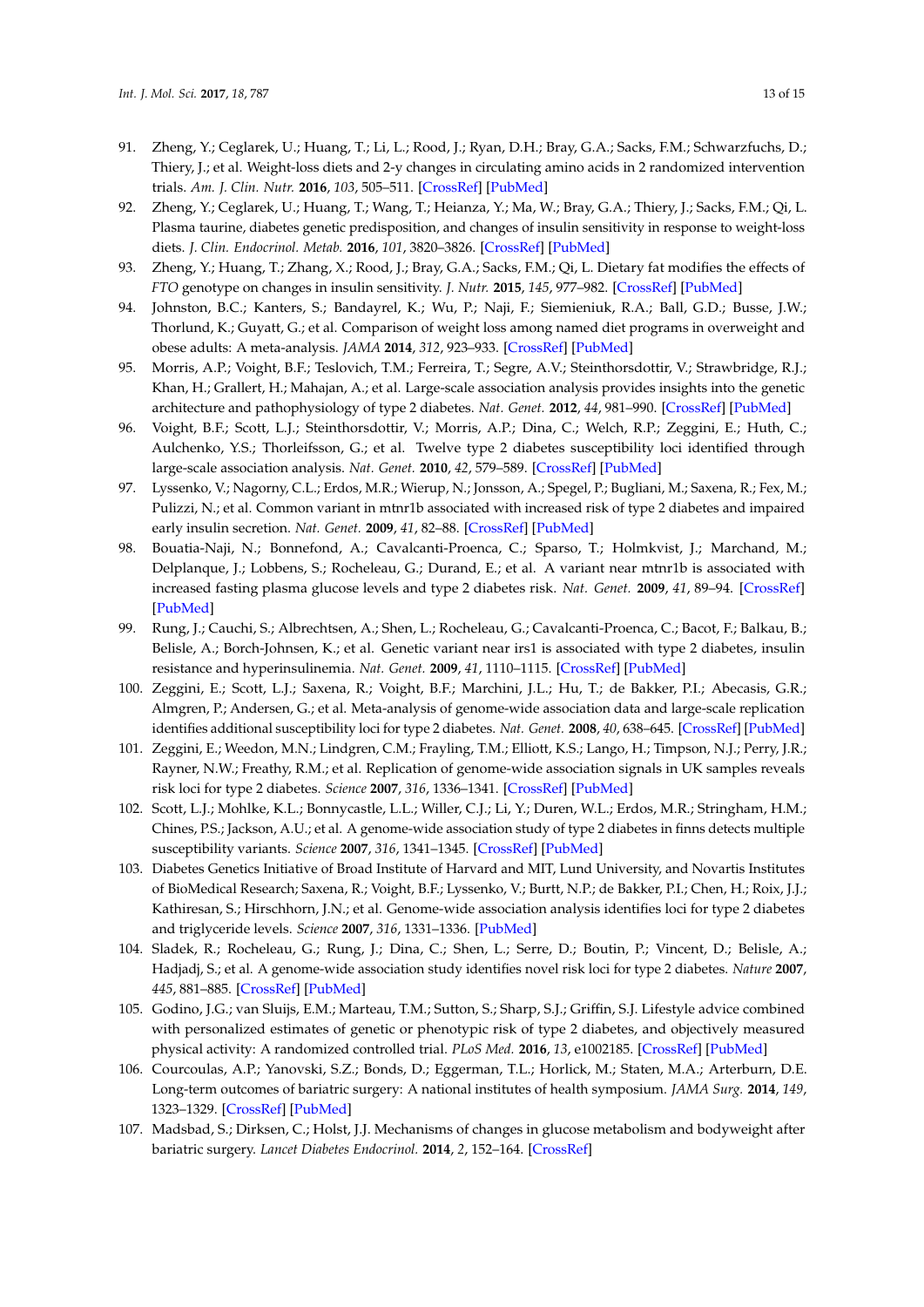- <span id="page-13-0"></span>108. Carlsson, L.M.; Sjoholm, K.; Karlsson, C.; Jacobson, P.; Andersson-Assarsson, J.C.; Svensson, P.A.; Larsson, I.; Hjorth, S.; Neovius, M.; Taube, M.; et al. Long-term incidence of microvascular disease after bariatric surgery or usual care in patients with obesity, stratified by baseline glycaemic status: A post-hoc analysis of participants from the swedish obese subjects study. *Lancet Diabetes Endocrinol.* **2017**, *5*, 271–279. [\[CrossRef\]](http://dx.doi.org/10.1016/S2213-8587(17)30061-X)
- <span id="page-13-1"></span>109. Hatoum, I.J.; Greenawalt, D.M.; Cotsapas, C.; Reitman, M.L.; Daly, M.J.; Kaplan, L.M. Heritability of the weight loss response to gastric bypass surgery. *J. Clin. Endocrinol. Metab* **2011**, *96*, E1630–E1633. [\[CrossRef\]](http://dx.doi.org/10.1210/jc.2011-1130) [\[PubMed\]](http://www.ncbi.nlm.nih.gov/pubmed/21832118)
- <span id="page-13-2"></span>110. Rinella, E.S.; Still, C.; Shao, Y.; Wood, G.C.; Chu, X.; Salerno, B.; Gerhard, G.S.; Ostrer, H. Genome-wide association of single-nucleotide polymorphisms with weight loss outcomes after roux-en-y gastric bypass surgery. *J. Clin. Endocrinol. Metab.* **2013**, *98*, E1131–E1136. [\[CrossRef\]](http://dx.doi.org/10.1210/jc.2012-3421) [\[PubMed\]](http://www.ncbi.nlm.nih.gov/pubmed/23633212)
- <span id="page-13-3"></span>111. Hatoum, I.J.; Greenawalt, D.M.; Cotsapas, C.; Daly, M.J.; Reitman, M.L.; Kaplan, L.M. Weight loss after gastric bypass is associated with a variant at 15Q26.1. *Am. J. Human Genet.* **2013**, *92*, 827–834. [\[CrossRef\]](http://dx.doi.org/10.1016/j.ajhg.2013.04.009) [\[PubMed\]](http://www.ncbi.nlm.nih.gov/pubmed/23643386)
- <span id="page-13-4"></span>112. Livingstone, K.M.; Celis-Morales, C.; Papandonatos, G.D.; Erar, B.; Florez, J.C.; Jablonski, K.A.; Razquin, C.; Marti, A.; Heianza, Y.; Huang, T.; et al. *FTO* genotype and weight loss: Systematic review and meta-analysis of 9563 individual participant data from eight randomised controlled trials. *BMJ* **2016**, *354*, i4707. [\[CrossRef\]](http://dx.doi.org/10.1136/bmj.i4707) [\[PubMed\]](http://www.ncbi.nlm.nih.gov/pubmed/27650503)
- <span id="page-13-5"></span>113. The Look AHEAD Research Group. Prospective association of a genetic risk score and lifestyle intervention with cardiovascular morbidity and mortality among individuals with type 2 diabetes: The look ahead randomised controlled trial. *Diabetologia* **2015**, *58*, 1803–1813.
- <span id="page-13-6"></span>114. Wang, T.J.; Larson, M.G.; Vasan, R.S.; Cheng, S.; Rhee, E.P.; McCabe, E.; Lewis, G.D.; Fox, C.S.; Jacques, P.F.; Fernandez, C.; et al. Metabolite profiles and the risk of developing diabetes. *Nat. Med.* **2011**, *17*, 448–453. [\[CrossRef\]](http://dx.doi.org/10.1038/nm.2307) [\[PubMed\]](http://www.ncbi.nlm.nih.gov/pubmed/21423183)
- 115. Wurtz, P.; Tiainen, M.; Makinen, V.P.; Kangas, A.J.; Soininen, P.; Saltevo, J.; Keinanen-Kiukaanniemi, S.; Mantyselka, P.; Lehtimaki, T.; Laakso, M.; et al. Circulating metabolite predictors of glycemia in middle-aged men and women. *Diabetes Care* **2012**, *35*, 1749–1756. [\[CrossRef\]](http://dx.doi.org/10.2337/dc11-1838) [\[PubMed\]](http://www.ncbi.nlm.nih.gov/pubmed/22563043)
- <span id="page-13-7"></span>116. Cheng, S.; Rhee, E.P.; Larson, M.G.; Lewis, G.D.; McCabe, E.L.; Shen, D.; Palma, M.J.; Roberts, L.D.; Dejam, A.; Souza, A.L.; et al. Metabolite profiling identifies pathways associated with metabolic risk in humans. *Circulation* **2012**, *125*, 2222–2231. [\[CrossRef\]](http://dx.doi.org/10.1161/CIRCULATIONAHA.111.067827) [\[PubMed\]](http://www.ncbi.nlm.nih.gov/pubmed/22496159)
- <span id="page-13-8"></span>117. Shah, S.H.; Crosslin, D.R.; Haynes, C.S.; Nelson, S.; Turer, C.B.; Stevens, R.D.; Muehlbauer, M.J.; Wenner, B.R.; Bain, J.R.; Laferrere, B.; et al. Branched-chain amino acid levels are associated with improvement in insulin resistance with weight loss. *Diabetologia* **2012**, *55*, 321–330. [\[CrossRef\]](http://dx.doi.org/10.1007/s00125-011-2356-5) [\[PubMed\]](http://www.ncbi.nlm.nih.gov/pubmed/22065088)
- <span id="page-13-9"></span>118. Park, S.; Sadanala, K.C.; Kim, E.K. A metabolomic approach to understanding the metabolic link between obesity and diabetes. *Mol. Cells* **2015**, *38*, 587–596. [\[CrossRef\]](http://dx.doi.org/10.14348/molcells.2015.0126) [\[PubMed\]](http://www.ncbi.nlm.nih.gov/pubmed/26072981)
- <span id="page-13-10"></span>119. Guasch-Ferré, M.; Hruby, A.; Toledo, E.; Clish, C.B.; Martínez-González, M.A.; Salas-Salvadó, J.; Hu, F.B. Metabolomics in prediabetes and diabetes: A systematic review and meta-analysis. *Diabetes Care* **2016**, *39*, 833–846. [\[CrossRef\]](http://dx.doi.org/10.2337/dc15-2251) [\[PubMed\]](http://www.ncbi.nlm.nih.gov/pubmed/27208380)
- <span id="page-13-11"></span>120. Le Chatelier, E.; Nielsen, T.; Qin, J.; Prifti, E.; Hildebrand, F.; Falony, G.; Almeida, M.; Arumugam, M.; Batto, J.M.; Kennedy, S.; et al. Richness of human gut microbiome correlates with metabolic markers. *Nature* **2013**, *500*, 541–546. [\[CrossRef\]](http://dx.doi.org/10.1038/nature12506) [\[PubMed\]](http://www.ncbi.nlm.nih.gov/pubmed/23985870)
- <span id="page-13-12"></span>121. Turnbaugh, P.J.; Hamady, M.; Yatsunenko, T.; Cantarel, B.L.; Duncan, A.; Ley, R.E.; Sogin, M.L.; Jones, W.J.; Roe, B.A.; Affourtit, J.P.; et al. A core gut microbiome in obese and lean twins. *Nature* **2009**, *457*, 480–484. [\[CrossRef\]](http://dx.doi.org/10.1038/nature07540) [\[PubMed\]](http://www.ncbi.nlm.nih.gov/pubmed/19043404)
- <span id="page-13-13"></span>122. Zhernakova, A.; Kurilshikov, A.; Bonder, M.J.; Tigchelaar, E.F.; Schirmer, M.; Vatanen, T.; Mujagic, Z.; Vila, A.V.; Falony, G.; Vieira-Silva, S.; et al. Population-based metagenomics analysis reveals markers for gut microbiome composition and diversity. *Science* **2016**, *352*, 565–569. [\[CrossRef\]](http://dx.doi.org/10.1126/science.aad3369) [\[PubMed\]](http://www.ncbi.nlm.nih.gov/pubmed/27126040)
- <span id="page-13-14"></span>123. Cotillard, A.; Kennedy, S.P.; Kong, L.C.; Prifti, E.; Pons, N.; Le Chatelier, E.; Almeida, M.; Quinquis, B.; Levenez, F.; Galleron, N.; et al. Dietary intervention impact on gut microbial gene richness. *Nature* **2013**, *500*, 585–588. [\[CrossRef\]](http://dx.doi.org/10.1038/nature12480) [\[PubMed\]](http://www.ncbi.nlm.nih.gov/pubmed/23985875)
- <span id="page-13-15"></span>124. Wu, G.D.; Chen, J.; Hoffmann, C.; Bittinger, K.; Chen, Y.Y.; Keilbaugh, S.A.; Bewtra, M.; Knights, D.; Walters, W.A.; Knight, R.; et al. Linking long-term dietary patterns with gut microbial enterotypes. *Science* **2011**, *334*, 105–108. [\[CrossRef\]](http://dx.doi.org/10.1126/science.1208344) [\[PubMed\]](http://www.ncbi.nlm.nih.gov/pubmed/21885731)